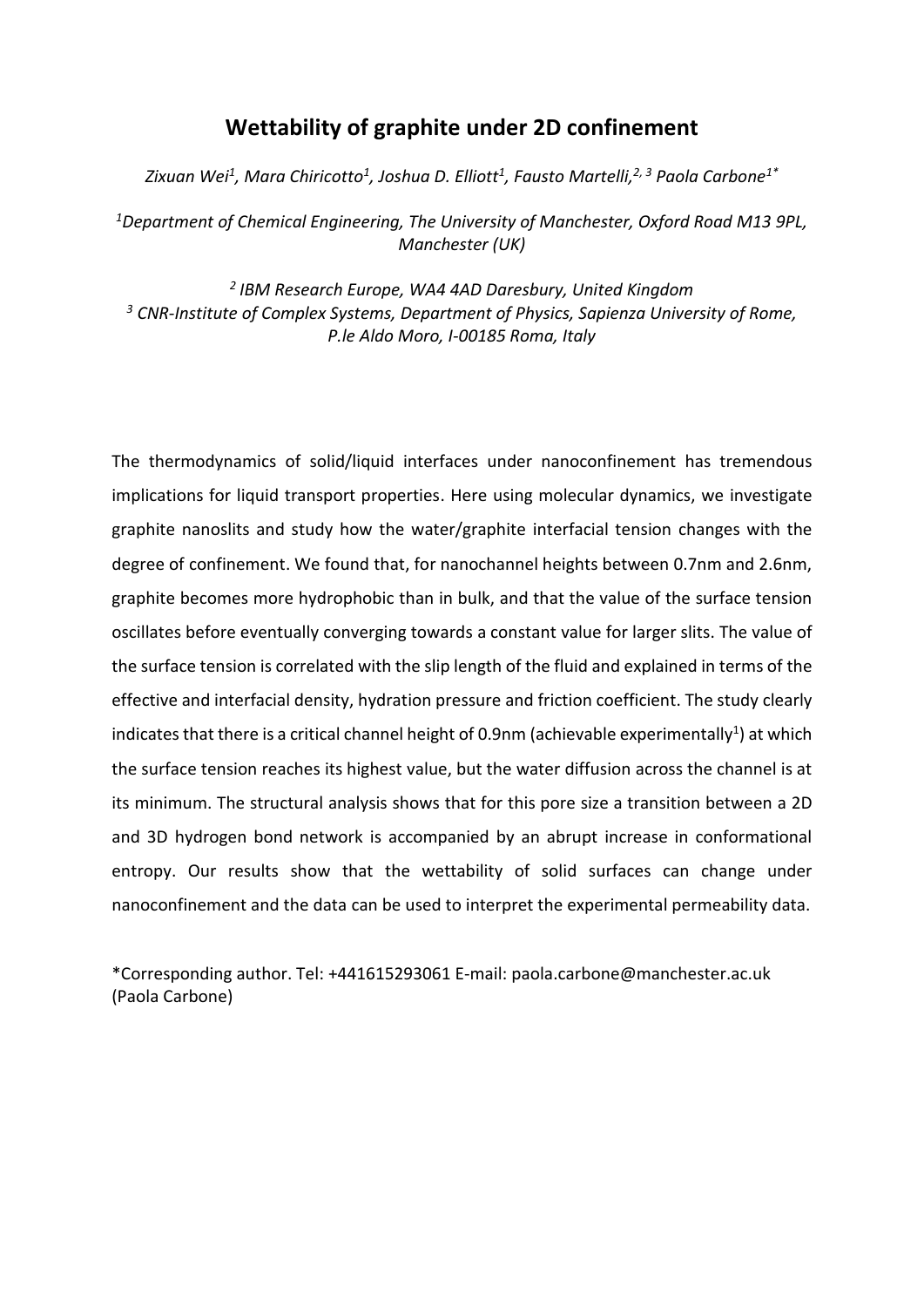#### **1. Introduction**

Understanding the physics of water under nanoconfinement underpins the development of many technologies in areas such as water desalination<sup>2,3</sup>, energy storage<sup>4,5</sup> and heterogeneous catalysis<sup>6</sup>. The reason is that physical chemical properties of confined water are shown to be remarkably different than in bulk. Toney et al.<sup>7</sup> were one of the first groups that demonstrated, using X-ray scattering, that the density of liquid water in the immediate contact with a solid surface is higher compared to the bulk water. The authors also observed that the water molecules are ordered in layers extending about three molecular diameters from the surface. By changing the surface charge, they were able to identify the orientation of the molecules in direct contact with the surface. This molecular ordering at the solid/liquid interface becomes dominant under confinement. As confinement increases, the restrictions in the translational and rotational degrees of freedom that water molecules experience and the increasing dominance of the surface effectslead to specific molecular packing and reduce the local dynamics, driving dramatic changes in the fluid properties including (i) a decrease in dielectric constant of more than one order of magnitude<sup>8</sup>, (ii) unexpected liquid-solid phase transitions<sup>9</sup>, and (iii) confinement-specific water structures<sup>10-13</sup>.

The structure of water under confinement has important consequences also on its flow properties and a significant effort has been invested in explaining the enhanced flux that water and electrolytes seem to achieve when pushed through nanopores. In general, the flux data are described by the Hagen-Poiseuille equation which describes the relationship between pressure, fluidic resistance and flow rate for Newtonian fluids subjected to laminar flow. The equation is normally employed assuming no-slip boundary conditions and bulk viscosity for water<sup>14</sup>, however divergences between the theoretical predictions and experimental data are remarkable especially for nanopores. For instance Majumder et al.<sup>15</sup> experimentally measured the average velocity of water flowing through multiwalled carbon nanotubes with diameter of 7nm and found this velocity to be 10<sup>4</sup> times greater than that predicted by conventional fluid flow theory. The following year, Holt et al.<sup>16</sup> reported enhanced flow of water through double-walled nanotubes of 1 – 2nm diameter of more than three orders of magnitudes while Whitby et al.<sup>17</sup> studied the water flux within 44nm carbon nanopipes and found this to be one order magnitude larger than that of the theoretical prediction. Recently, Radha et al.<sup>18</sup> have been able to assemble graphene 2D capillaries with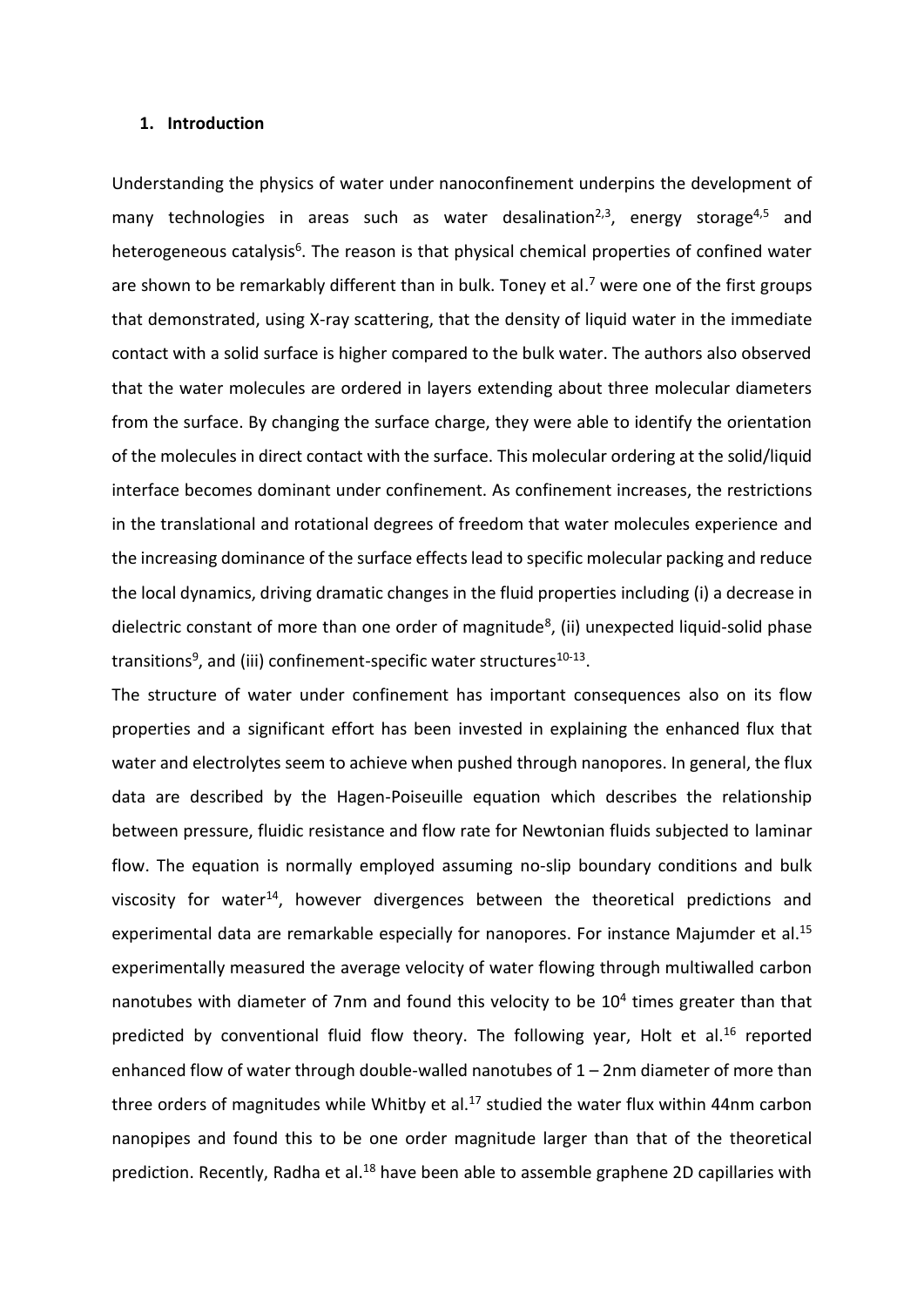sizes of angstroms precision. Also, in this geometry the authors observed fast water transport up to 1 m/s and attributed it to high capillary pressures and large slip lengths.

Various modifications of the basic Hagen-Poiseuille equation have been proposed over the years to explain the experimental data, including the use of an effective slip length $14$  and the introduction of a material-dependent water/solid frictional interaction<sup>19</sup>. The need to include confinement-dependent values for various parameters within the equation is apparent as molecular simulations and experiments have indicated that almost all interfacial properties including viscosity<sup>20</sup>, friction coefficients<sup>21</sup>, interfacial slippage<sup>22</sup> and interfacial tension<sup>23</sup>, are affected by both the size and geometry of the confinement.

While the structure of water in confinement has been extensively studied, how interfacial thermodynamic properties changes under different degrees of confinement and how this change may affect the water flux remains an open issue. Young et al.<sup>24</sup> experimentally found that the viscous shear forces of nanoconfined water dramatically changed between hydrophobic and hydrophilic surfaces. Giovambattista et al. <sup>25</sup> investigated how the structure of water nanoconfined between hydrophobic and hydrophilic plates change upon changing the capillary pressure. Wu et al.<sup>26</sup> employed Monte Carlo simulations to measure the local capillary pressure in the graphene channel as a function of confinement to relate its effect on water diffusion. More recently Calero and Franzese<sup>27,24</sup> investigated the relationship between the dynamical properties of and hydration pressure within single layer graphene 2D slits and showed that these are linked to the number of water layers within the pore.

In this work, we investigate whether the wettability of a graphitic surface changes under confinement and its relationship with the liquid/surface friction coefficients, the slip lengths and hydrogen bond network structure and entropy. The wettability is measured by calculating the solid/liquid surface tension which can be obtained integrating over the values of the local stress obtained from Molecular Dynamics (MD) simulations<sup>28</sup>. This procedure is normally carried out to study pressure gradient across soft liquid/liquid or liquid/gas interfaces such as lipid bilayers or micelles<sup>29</sup> but can also be used to measure the pressure inside solid confinements<sup>26,27</sup> and to estimate solid/liquid surface tension and work of adhesion<sup>28,30-31</sup>. To avoid forcing any specific density into the pore, we build our molecular models allowing the liquid water to fill graphitic 2D nanoslits of different heights and then we calculate the liquid/solid surface tension<sup>30</sup>, friction coefficient<sup>32</sup> and slip length<sup>33</sup>.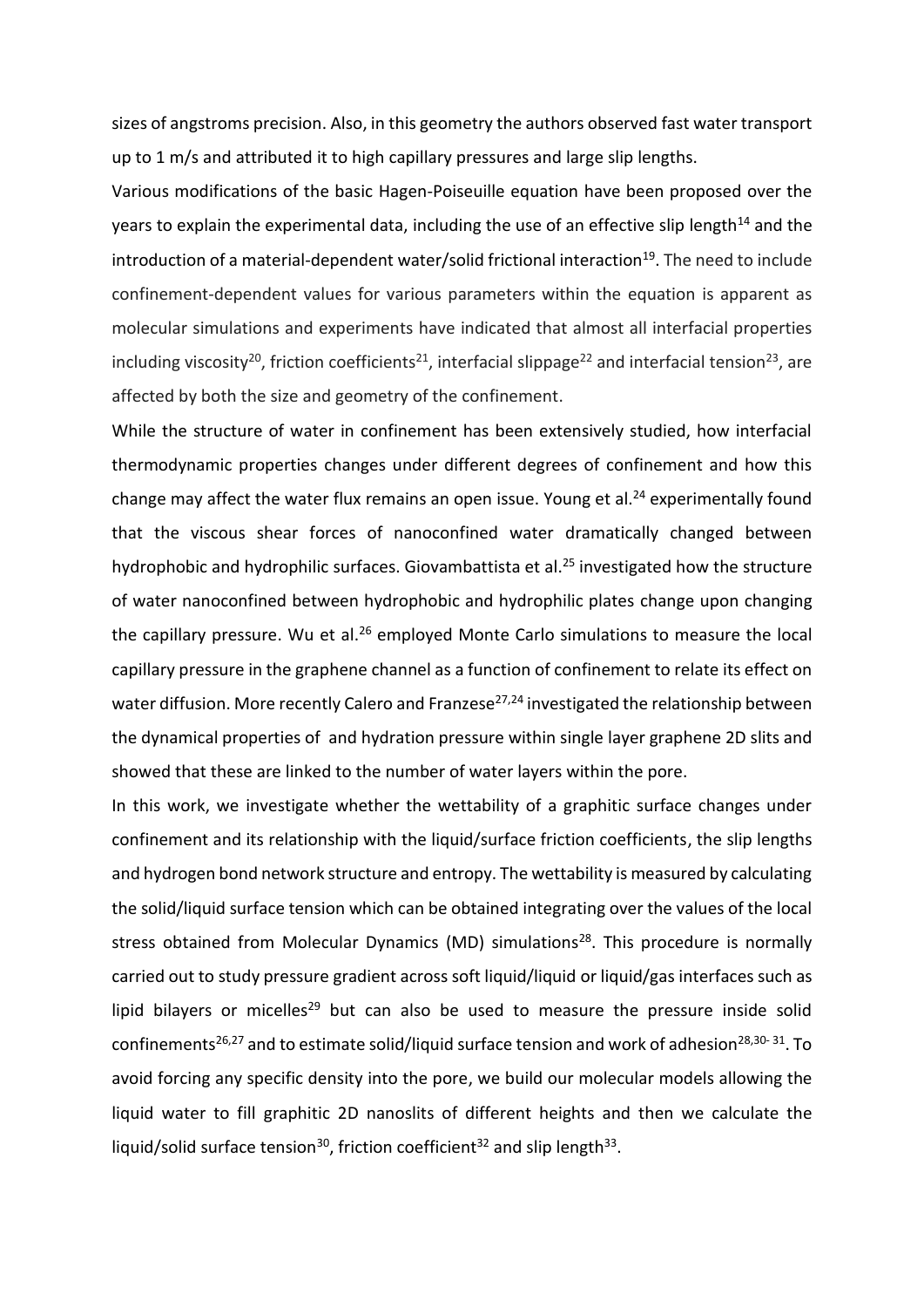#### **2. Methods and Systems**

#### *2.1 Simulation details*

The 2D graphitic nanochannels are made of eight 10nm x 30nm rigid graphene sheets stacked on top of each other. A side-view snapshot of our system is shown in Figure 1. All the systems are periodic in all directions and thirteen different channel heights, *h*, between 0.7nm to 4.0nm are simulated. For each channel height, we build three uncorrelated initial configurations to test the reliability of the interfacial properties and calculate the standard deviations. The full list of studied systems is reported in Table 1.

Water is modelled using the TIP4P/2005 model<sup>34</sup>. This water model is known to accurately reproduce the bulk liquid/vapour surface tension $35,36$  and has been used to study nanoconfined water<sup>37,38,39</sup> including to reproduce the water diffusion coefficient obtained from ab-initio  $MD<sup>1</sup>$ . The carbon atoms of graphene sheets are treated as neutral particles interacting with the oxygen atoms of the water through the LJ parameters  $\sigma_c = 0.33997$ nm and  $\varepsilon_c = 0.3594$  kJ mol<sup>-1</sup> taken from Cornell et al.<sup>40</sup> The cross parameter interactions are computed using the Lorentz-Berthelot combining rules:  $\delta_{ij} = 0.32793$ nm and  $\varepsilon_{ij} =$ 0.52804 kJ mol<sup>-1</sup>. These LJ parameters reproduce the experimental water-graphene surface tension<sup>30,41,42</sup> and predict a contact angle in agreement with recent experiments <sup>41-43</sup>. To generate our systems, we create a slit channel of a specific height, *h*, of pristine 2D flat graphitic surfaces ( $10 \times 30$ nm) in contact with two reservoirs of bulk water of around 5nm thickness, then we run a 20ns NVT molecular dynamics simulation during which the water molecules from the reservoirs are allowed to diffuse and fill the slit. During the NVT simulations the water reservoirs are in equilibrium with a vapour phase (Figure 1). The liquid/vapour interface is needed to ensure that the density of the water reservoirs is that of bulk water. This procedure to fill the slit ensures that the density of water in the pore is the correct for these thermodynamic conditions<sup>1</sup>. At this point, the reservoirs are removed, and periodic boundary conditions are applied to the edges of graphene sheets, as shown in Figure 1, this system is further equilibrated for  $60ns^{37}$ . We hold T constant at 298K with the Nosé/Hoover thermostat<sup>46</sup> with relaxation times of 0.5ps. The equation of motion is integrated with the Verlet algorithm with a time step of 0.002ps. The Lennard-Jones potential smoothly taken to zero between 1.0 nm and 1.2 nm using a spline switching function. The long-range electrostatic forces are computed using the particle mesh Ewald (PME) with a grid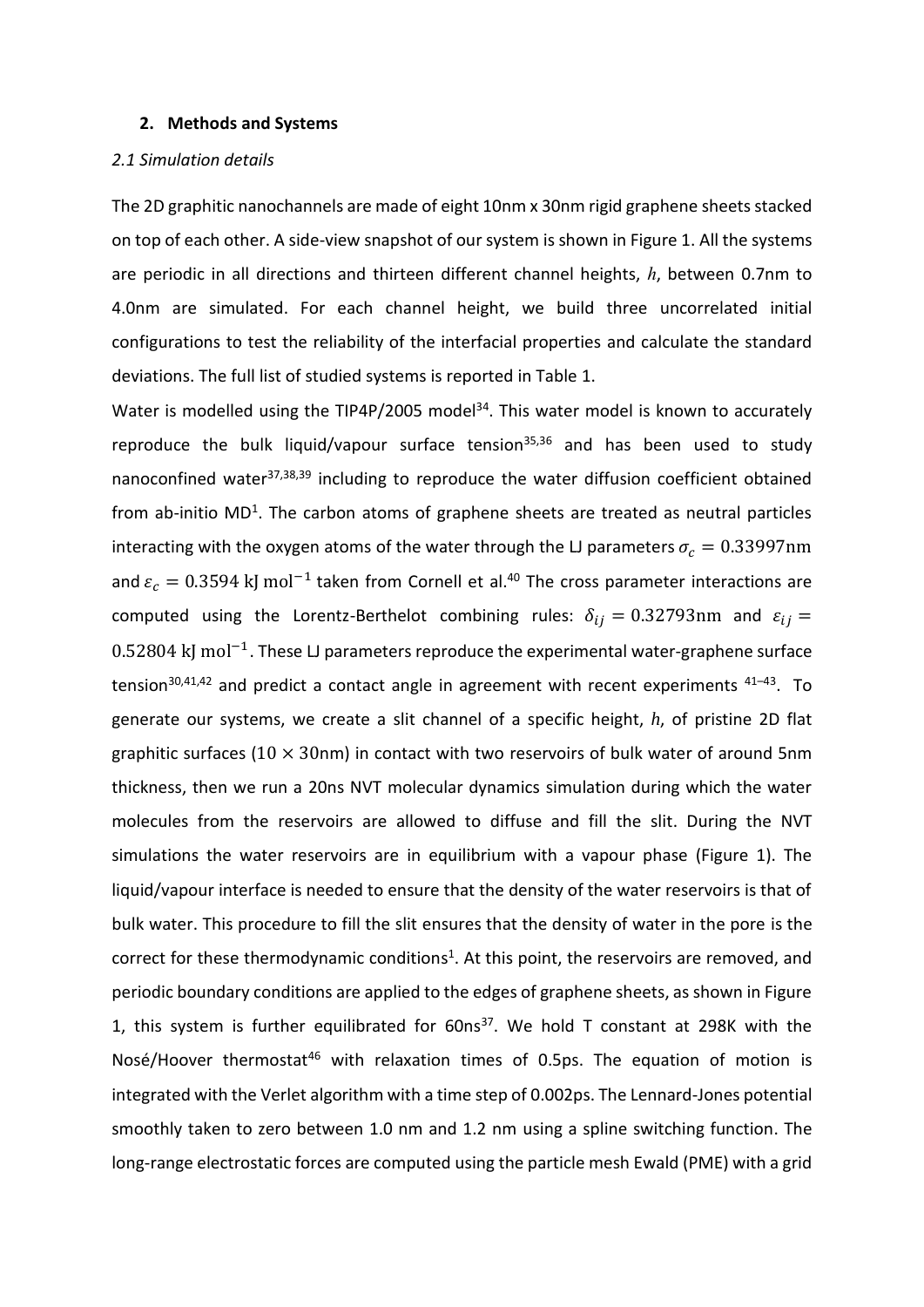space of 0.12nm and a Fourier grid spacing of 0.15nm. We use the Gromacs (v 2018.4) software package<sup>47</sup> to carry out all the molecular dynamics simulations.



*Figure 1. Side-view of water confined in a graphitic nanochannel of 1.2nm height: snapshot of the channel in contact with the two water reservoirs after the water has filled the channel (top); snapshot of the channel after the reservoirs have been removed (bottom). The y-direction is normal to the graphite surface. Periodic boundary conditions are applied in all three directions. The surface area is defined by A = LxLz. The red, white, cyan spheres represent oxygen, hydrogen, and carbon atoms respectively. In the top panel the size of the vapour phase (which is in length 3 times the thickness of the water reservoir) has been reduced for clarity.* 

### *2.2 Calculation of the interfacial tension from the local stress profile*

The solid/liquid interfacial tension is calculated using its mechanical definition, where the surface tension is obtained from the local stress tensor. Using the values of the atomic forces and velocities calculated during the MD simulation, the local stress tensor,  $\sigma(x)$ , can be obtained based on the Irving-Kirkwood formalism<sup>48</sup> which defines  $\sigma(x)$  as the sum of the kinetic,  $\sigma_K(x)$ , and intermolecular potential,  $\sigma_V(x)$ , components as:

$$
\sigma(x) = \sigma_K(x) + \sigma_V(x) \tag{1}
$$

Where  $x$  is the centre of a three-dimensional rectangular element of a grid used to discretize the simulation box. The expression of  $\sigma_K(x)$  and  $\sigma_V(x)$  are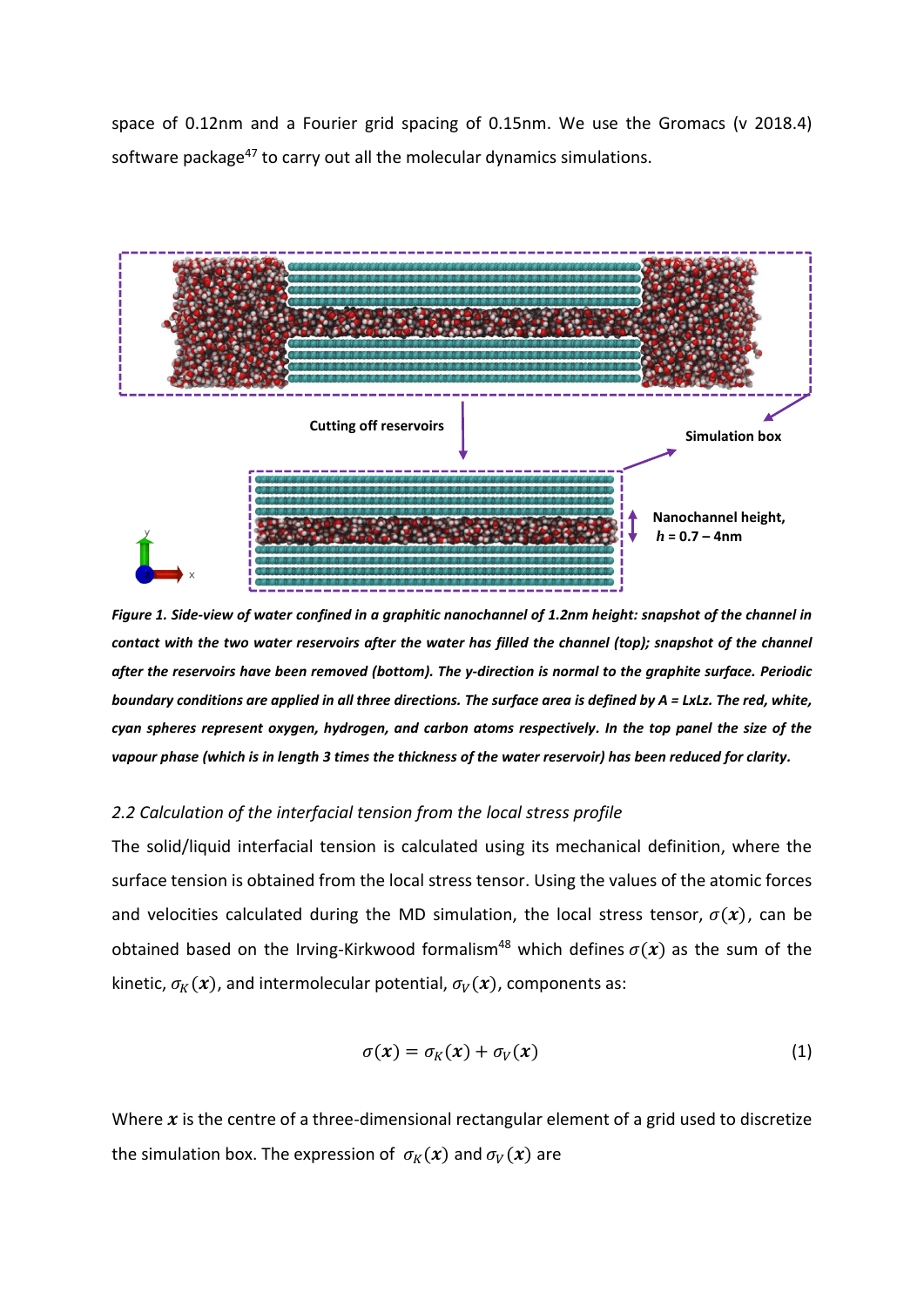$$
\sigma_K(x) = -\langle \sum_{\alpha=1}^N m^\alpha v^\alpha \otimes v^\alpha \delta(r^\alpha - x) \rangle \tag{2}
$$

$$
\sigma_V(x) = \langle \sum_{\alpha,\beta>\alpha}^N f^{\alpha\beta} \otimes r^{\alpha\beta} B(r^{\alpha},r^{\beta};x) \rangle \qquad (3)
$$

where  $r^{\alpha\beta}$  and  $f^{\alpha\beta}$  are the intermolecular position vector and intermolecular force vector between particle  $\alpha$  and  $\beta$  respectively, m and  $\upsilon$  are the mass of the particle and its velocity vector. For a system with planar symmetry and isotropic surface, such as in the present case, the tensor  $\sigma(x)$  can be reduced to its three components:  $\sigma_{xx}$  and  $\sigma_{zz}$ , parallel to the surface in this set up, and  $\sigma_{yy}$  which is the component of the stress perpendicular to the surface. Thus we define the normal component of the pressure tensor along this direction as  $P_N(y) =$  $-\sigma_{yy}(y)$ , and  $P_T(y)$ , which corresponds to the tangential pressure, is given by  $P_T(y)$  =  $-\frac{1}{2}$  $\frac{1}{2}(\sigma_{xx}(y) + \sigma_{zz}(y))$ . Hence, we can compute the interfacial tension  $\gamma$  through the calculation of integral of the stress profile<sup>28</sup>:

$$
\gamma = \int_{-h/2}^{h/2} (P_N(y) - P_T(y)) \, dy \tag{4}
$$

where *h* is the channel height. The method is widely employed to compute gas/fluid and fluid/fluid surface tensions<sup>35,49</sup>, but recently it has been used also for solid/liquid interfaces<sup>30</sup>. The details of the method can be found in several publications<sup>41,50,51,52</sup> including our recent work where we followed the same procedure to calculate the work of adhesion between polyisoprene and graphite<sup>28</sup> and the graphene/water interfacial tension<sup>30</sup>. The GROMACS-LS<sup>53</sup>(version 2016.3) was used to compute the local stress profile following the same procedure as detailed in Ref. 30.

### *2.3 Calculation of the slip length*

To evaluate the slip length we follow two different procedures using both Equilibrium Molecular Dynamics simulation (EMD) and the Non-Equilibrium Molecular Dynamics simulation (NEMD)<sup>54</sup>.

From the EMD simulations, we compute the slip length  $L_s$  by using the Navier relation<sup>55</sup>:

$$
L_s = \frac{\eta_0}{\lambda} \tag{5}
$$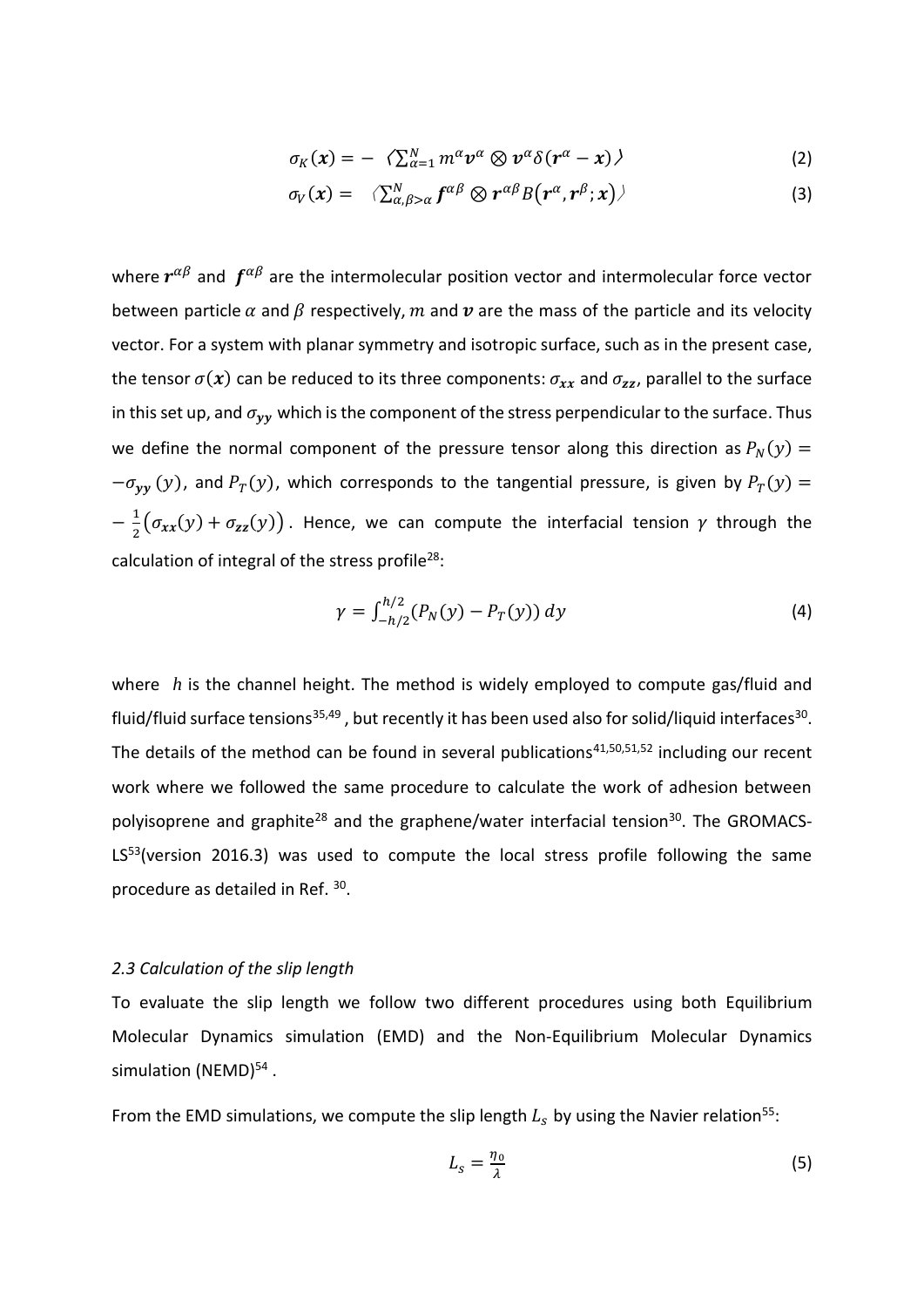where  $\lambda$  is the solid-liquid interfacial friction coefficient calculated via EMD simulations as described below and  $\eta_0$  is the water bulk shear viscosity, which for the TIP4P/2005 is  $\eta_{0}$ =0.855 mPa·s at 298K $^{56}$ .

To assess the robustness of the results, for some of the larger channels using NEMD simulations by applying a constant acceleration (in-plane direction) on each atom of the water molecules in the nanochannels<sup>33</sup> aiming to generate a Poiseuille flow, we then calculate  $L_s$ . Due to the limitation of the length of the simulations, on the order of tens of nanoseconds, a high acceleration must be applied to the water atoms to generate a high enough streaming velocity to calculate the slip length. For our specific set up we use an acceleration ranging from  $2\times10^{11}$  m/s<sup>2</sup> to  $2\times10^{12}$  m/s<sup>2</sup> applied to all oxygen and hydrogen atoms. This creates a pressure gradient between  $2 \times 10^{14}$  Pa/m to  $2 \times 10^{15}$  Pa/m, which represents a good compromise between computational efficiency and being within the linear regime limit<sup>57</sup>. With these acceleration values, a slip velocity of around 14m/s is obtained. Similar pressure gradient values and corresponding slip velocities were reported by Kannam et al. $^{33, 49}$  and Kotsalis et al.<sup>59</sup>. To calculate the slip length, the flow velocity profiles,  $u_x(y)$ , are then fit to a quadratic equation 58,60,61:

$$
u_x(y) = ay^2 + b \tag{6}
$$

where *b* is the fitting parameter, the value of *a* is constrained to the one that reproduces the bulk viscosity of the fluid,  $\eta_0$ , and  $u_x$  are the *x*-component of the oxygen atoms' velocities. This constrained fitting procedure has shown to be able to reproduce a slip length comparable to that obtained from EMD<sup>33</sup>. The slip length is then calculated using:

$$
u_s = L_s \frac{\partial u_x}{\partial y}\Big|_{y=y_{wall}}
$$
 (7)

where  $u_s$  and  $L_s$  are the slip velocity and the slip length respectively and  $\frac{\partial u_x}{\partial y}\Big|_{y=y_{wall}}$ is the strain rate at the wall  $(y_{wall})$ . Examples of average streaming velocity profile of the oxygen atoms along  $y$  axis averaged over 20 independent NEMD simulations are reported in the supporting information (Figure S1), each NEMD simulation is 20ns with time step of 0.002ps under NVT ensemble.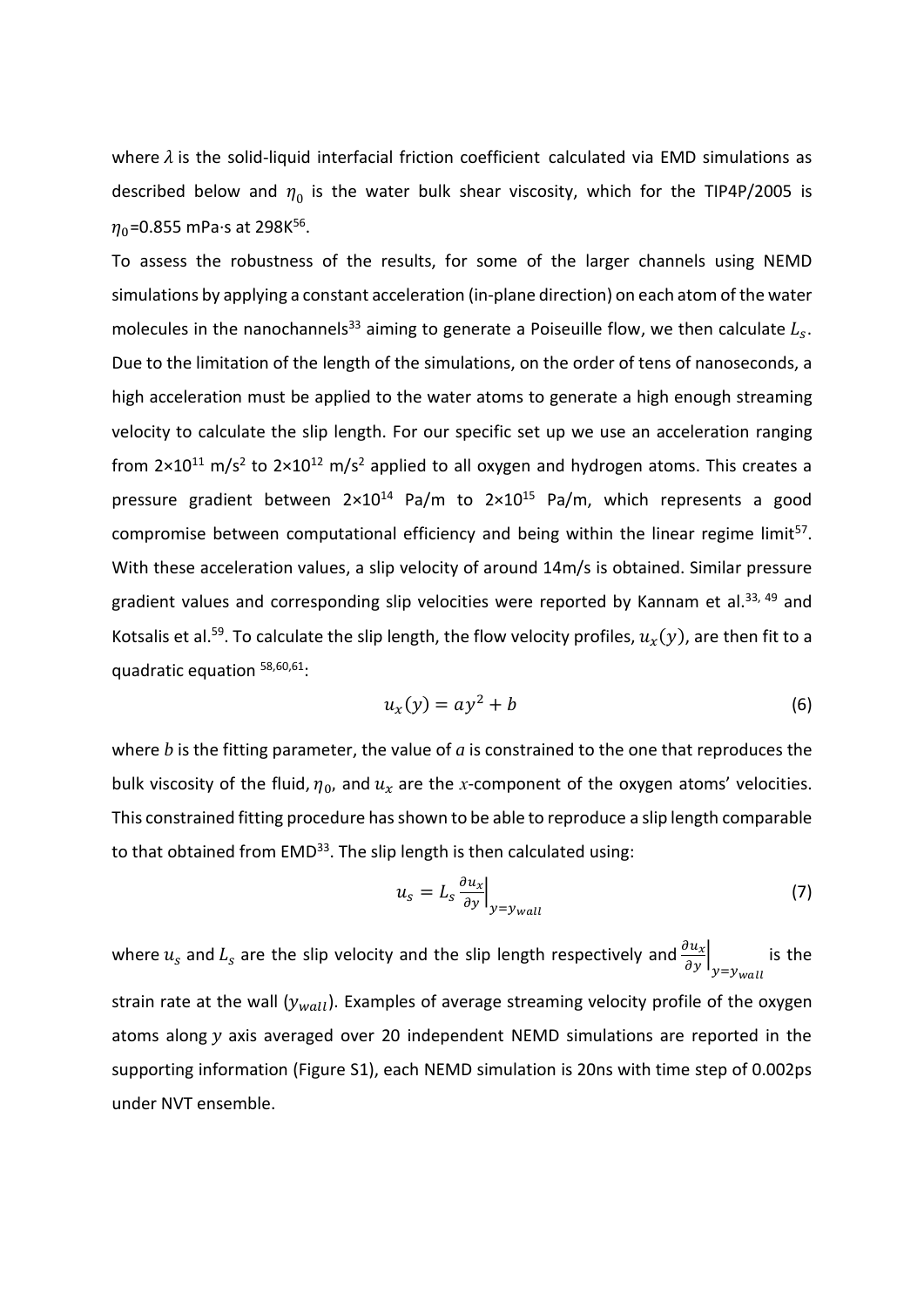#### *2.4 Calculation of the Friction coefficient*

The water/graphite friction coefficients are also calculated from EMD simulations using the Green-Kubo relationship<sup>32</sup>

$$
\lambda = \frac{1}{A k_B T} \int_0^t \langle F(t) F(0) \rangle dt \tag{8}
$$

Where  $\lambda$  is the friction coefficient,  $F(t)$  is the total tangential (i.e. in the xz plane in Figure 1) force acting between the graphitic surface and the water at time t, A is the total surface area of the slit pore and the average runs over the length of the trajectories. The integral of the autocorrelation function is calculated at *t*=10ps for all systems and the forces are saved every 0.2ps. Five independent 3ns long EMD simulations are used to calculate  $\lambda$  and its standard deviation. Due to the computationally demanding simulations and large output files produced, the majority of the simulations to calculate  $\lambda$  are performed on a reduced graphitic surface of 5nm  $\times$  10nm. We verified that the value of the calculated  $\lambda$  is independent on the graphitic sheet size.

# *2.5 Calculation of the 2D self-diffusion coefficient*

The lateral self-diffusion coefficient,  $D_{\parallel}$ , is calculated from the mean square displacement (MSD) via the Einstein relation:

$$
D_{\parallel} = \lim_{t \to \infty} \frac{1}{4Nt} \langle \sum_{i=1}^{N} [r_i(t) - r_i(0)]^2 \rangle \tag{9}
$$

where  $r_i(0)$  and  $r_i(t)$  are the positions of the molecules at time 0 and t, respectively and N is total number of water molecules. The vector  $r_i$  contains only the in-plane components of the *i*th atomic position and the self-diffusion coefficient  $D_{\parallel}$  is calculated only in the plane parallel to the surface.

# *2.6 Hydrogen bonds structural analysis*

In network-forming materials like water, the arrangement of the network of bonds contribute to the property of the system in terms of configurational entropy<sup>62</sup>. Therefore, assessing the topology of the network of bonds is a valuable tool to describe the properties of water. Broadly speaking, the network topology in disordered materials is an important structural descriptor for understanding the nature of the disorder that is usually hidden in pairwise correlations. Correlations between dynamics, anomalous behaviour and the Hydrogen Bond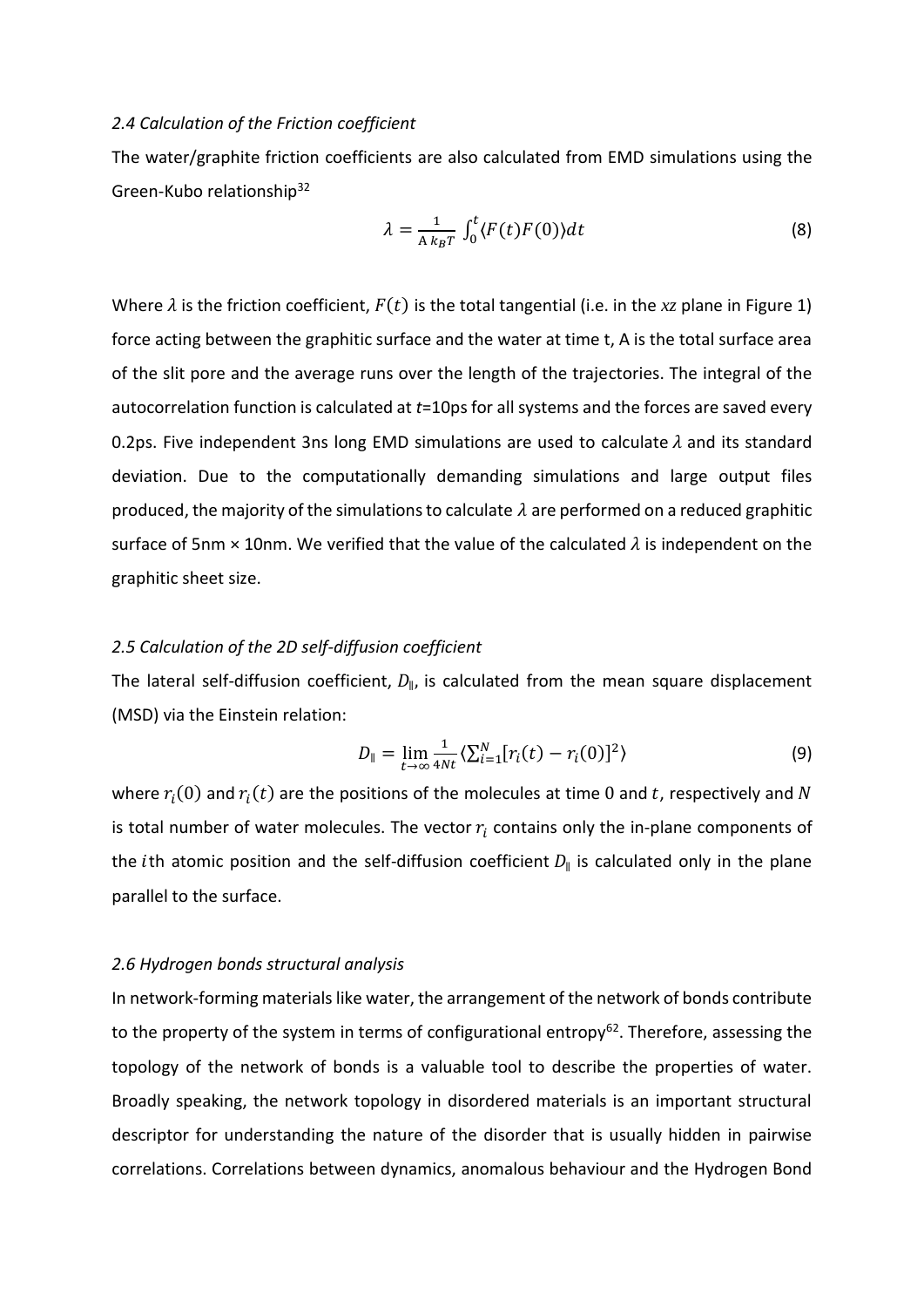Network (HBN) have been reported in the case of bulk water $63,64$  and in water under soft and hard confinement<sup>30,65,66</sup>. The study of the HBN topology can be performed via the ring statistics, which inspect the HBN looking for closed loops (or rings) formed by hydrogen bonds. In order to compute the ring statistics, it is necessary to define the link between atoms/molecules. Possible definitions can be based on the formation of bonds, interaction energies, geometric distances, etc.. The second step is the definition of a ring and the corresponding counting scheme. This task is of relevance in directional networks, like water or silica, were the donor/acceptor nature of the bonds breaks the symmetry in the linker search path. In this work, we adopt the following counting scheme which has been shown to carry the information about the HBN<sup>66</sup> and to directly connect its topology with properties of water such as translational diffusion, rotational dynamics and structural properties<sup>63</sup>: starting from a water molecule we construct rings recursively traversing the HBN until the starting point is reached again or the path exceeds the maximal ring size considered (12 water molecules in our case). We consider primitive rings only, i.e., rings that cannot be reduced to smaller ones. In this study, we do not discern among the acceptor/donor character of the starting water molecule. The distribution has been computed in the region of the first peak in density.

# **3. Results and Discussion**

#### *3.1 Surface tension and channel density*

We initially calculate the interfacial density,  $\rho_{\rm interfacial}$ , and effective density,  $\rho_{\rm effective}$ , within the channels (Table 1, column two and three). The effective density is defined as:

$$
\rho_{\text{effective}} = \frac{n \, M_{\text{water}}}{N_A (A \cdot h_{\text{effective}})}
$$
(10)

where  $n$  is total number of water molecules in the channel,  $N_A$  is the Avogadro constant,  $A$  is the graphene surface area,  $h_{\text{effective}}$  is the effective height of channel, which is the channel height (h) minus  $\sigma_c$ , and  $M_{water}$  is the molar mass of the water molecule. The interfacial density,  $\rho_{\text{interfacial}}$ , is instead the water density near the graphitic surface defined as the value of the first density peak in the cross-sectional density profiles.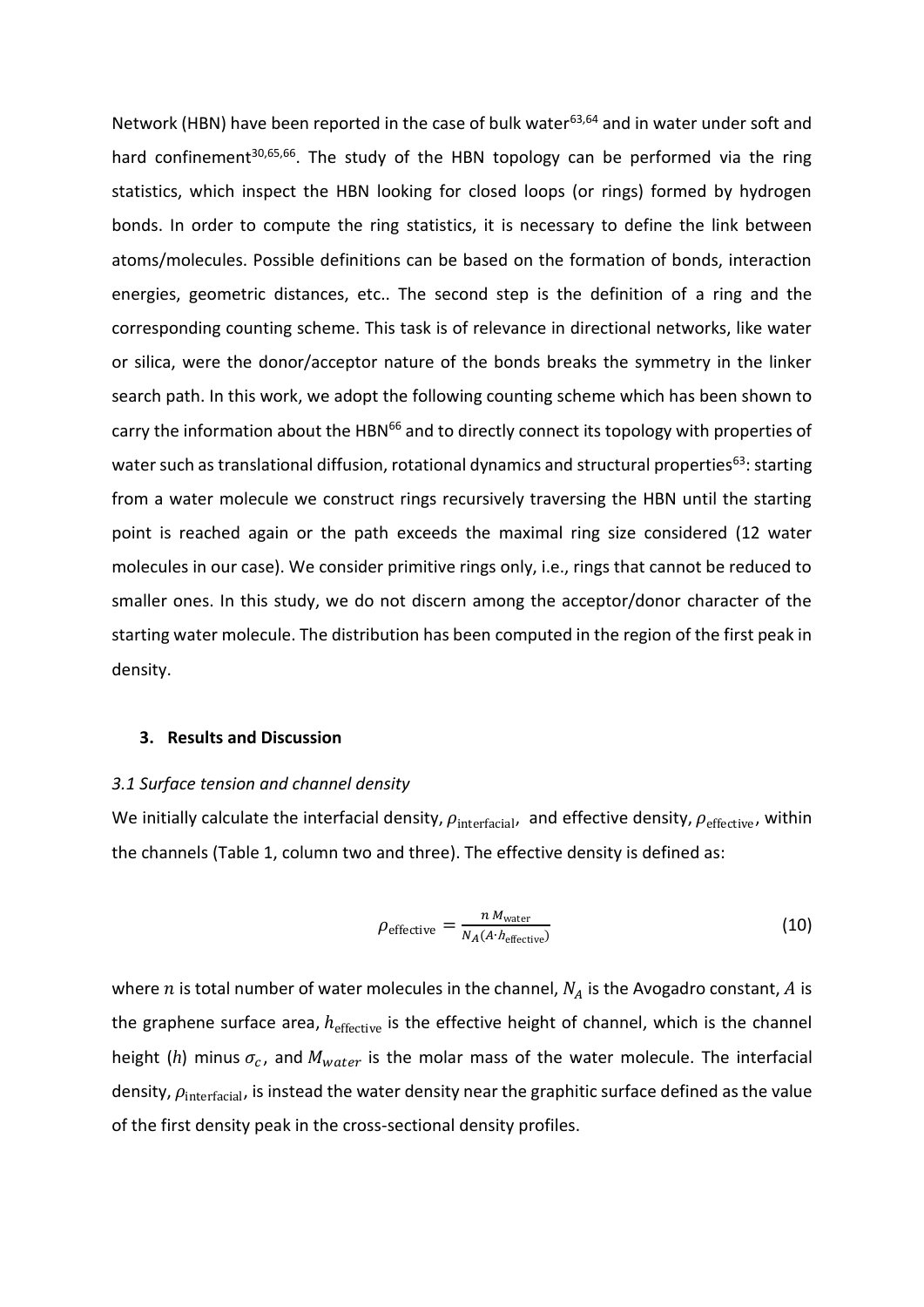| $\boldsymbol{h}$<br>(nm) | $\boldsymbol{\rho}_{\text{effective}}$<br>(kg/m <sup>3</sup> ) | $\boldsymbol{\mu}$ interfacial<br>(kg/m <sup>3</sup> ) | $\gamma$<br>(mN/m) |
|--------------------------|----------------------------------------------------------------|--------------------------------------------------------|--------------------|
| 0.7                      | 908.4                                                          | 3801.3                                                 | $14.3 \pm 0.1$     |
| 0.8                      | 858.8                                                          | 2559.7                                                 | $39.7 \pm 1.6$     |
| 0.9                      | 1060.2                                                         | 6029.2                                                 | $429.3 \pm 0.3$    |
| 1.0                      | 960.5                                                          | 3056.0                                                 | $-58.4 \pm 0.2$    |
| 1.2                      | 989.3                                                          | 3708.7                                                 | $122.9 \pm 0.5$    |
| 1.6                      | 984.4                                                          | 3462.3                                                 | $71.2 \pm 0.5$     |
| 1.8                      | 978.5                                                          | 3293.8                                                 | $107.1 \pm 0.6$    |
| 2.0                      | 972.1                                                          | 3296.1                                                 | $138.0 \pm 0.5$    |
| 2.3                      | 978.9                                                          | 3319.0                                                 | $103.9 \pm 0.7$    |
| 2.6                      | 978.9                                                          | 3255.9                                                 | $69.5 \pm 0.5$     |
| 3.0                      | 975.7                                                          | 3316.9                                                 | $66.2 \pm 0.8$     |
| 3.5                      | 977.6                                                          | 3335.0                                                 | $68.3 \pm 1.2$     |
| 4.0                      | 976.5                                                          | 3350.3                                                 | $67.6 \pm 0.8$     |

*Table 1. Effective and interfacial density and surface energy for slit pores of different heights, h.*

In Figure 2, we report the cross-sectional density profiles for channels with heights equal to 0.7, 0.9, 1.0, 2.0 and 4.0nm for which we observe the most representative water layering structures. The density profiles for the other channel heights are reported in Figure S2 in the supporting information. The simulations show that for *h*=0.7nm, the water molecules are arranged in a single layer placed in the middle of the channel. This monolayer starts to expand and splits in two for *h*=0.8nm. When the channel height reaches 0.9nm, two distinct water layers are formed, and the interfacial density reaches its highest value (see Table 1). As the channel height further increases the number of water layers increases as well and the interfacial density values plateau at 3300kg/m<sup>3</sup> ca., while the density in the middle of the channel equal to the bulk. The oscillations observed in the effective density values are consistent with those reported in previous works<sup>25,55–57</sup> for similar thermodynamic conditions, although, due to the different surface/water force field parameters, the water model employed and the simulation set up, the interlayer distances at which they are observed and the actual density values differ. Table 1 reports also the graphite/water interfacial tension values calculated for all channel heights, the values are also plotted in Figure 3.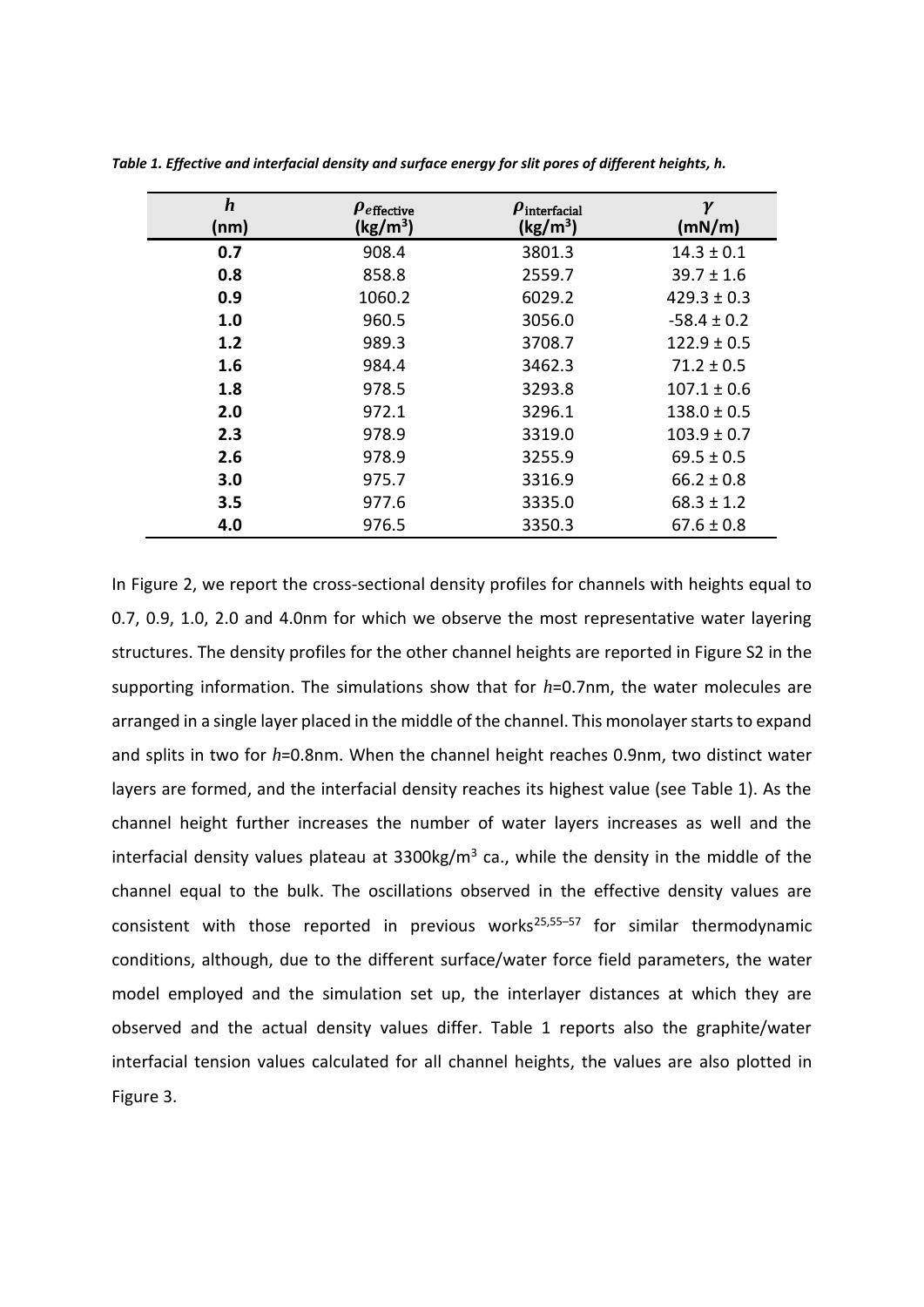

*Figure 2. Cross-sectional density profiles as a function of the Y (y-axis) which is the perpendicular direction for different channel heights 0.7nm (a), 0. 9nm (b), 1nm (c), 2.0nm (d) and 4.0nm (e), Y=0 corresponds to the centre of the channel.*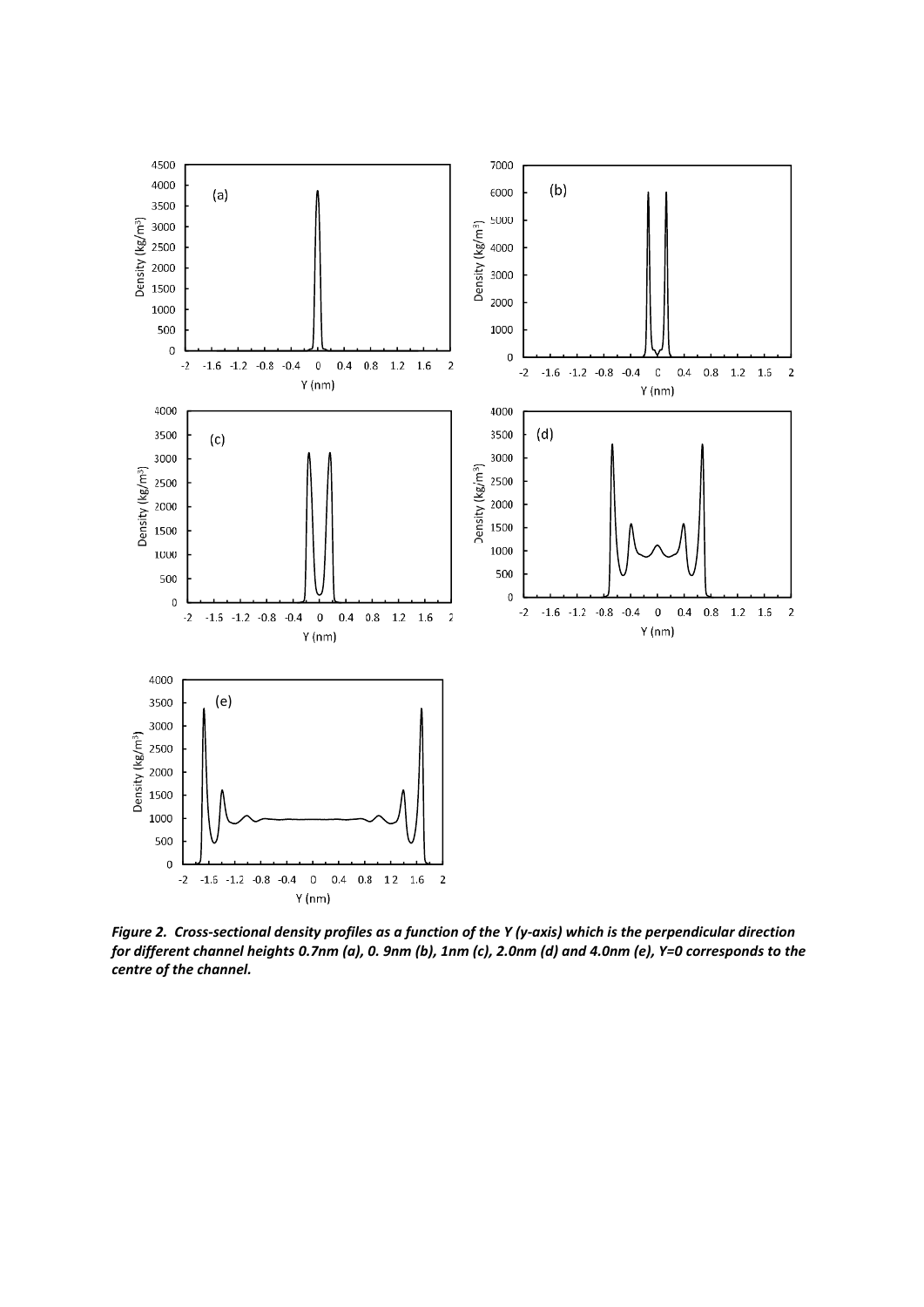

*Figure 3. Interfacial tensions with the standard deviation (red solid line with red dots) and the interfacial density (black solid line with black empty circles) as function of channel height, h. Lines are added to guide the eye.* 

Inspection of Figure 3 reveals that, except for *h*=0.7nm, there is a correlation between the interfacial density and the surface tension at least for values of  $h \leq 1.6$ nm. The data indicate that as the interfacial density peaks at  $h = 0.9$ nm, the interfacial tension follows suit and that graphitic pores of this size are around 4 (10) times more hydrophobic than graphitic pores of larger (smaller) size. The negative interfacial tension observed for  $h = 1.0$ nm is an indication of the mechanical instability of channels of this height which, if allowed to relax, would collapse to smaller sizes<sup>1</sup>. The surface tension peaks again for  $h = 2.0$  nm, although the interfacial density value remains instead constant for all *h* values larger than 1.6nm.

We can then classify the level of confinement in three regimes: strong confined channel  $(h = 0.7-1.0$ nm), intermediate confined channel  $(h = 1.2-2.6$ nm) and bulk-like channel  $(h = 3.0-4.0$ nm). Under strong confinement, the channel interfacial tension dramatically increases with the rapid increase of the interfacial density (except for channels of height 1.0nm, which are mechanically unstable). At intermediate confinement, a second peak in interfacial tension at  $h = 2.0$ nm occurs. This does not however correspond to a peak in interfacial density, but to the appearance of a fifth peak in the cross-sectional density profile with density still higher than the bulk water density (Figure 2d). For channels under bulk-like confinement, the interfacial tension plateaus around  $\gamma = 67$ mN/m. This value is similar to but still 20% larger than the graphite/water interfacial tension calculated by Chiricotto et al. <sup>30</sup> in unconfined systems. This result indicates that despite at this confinement both interfacial and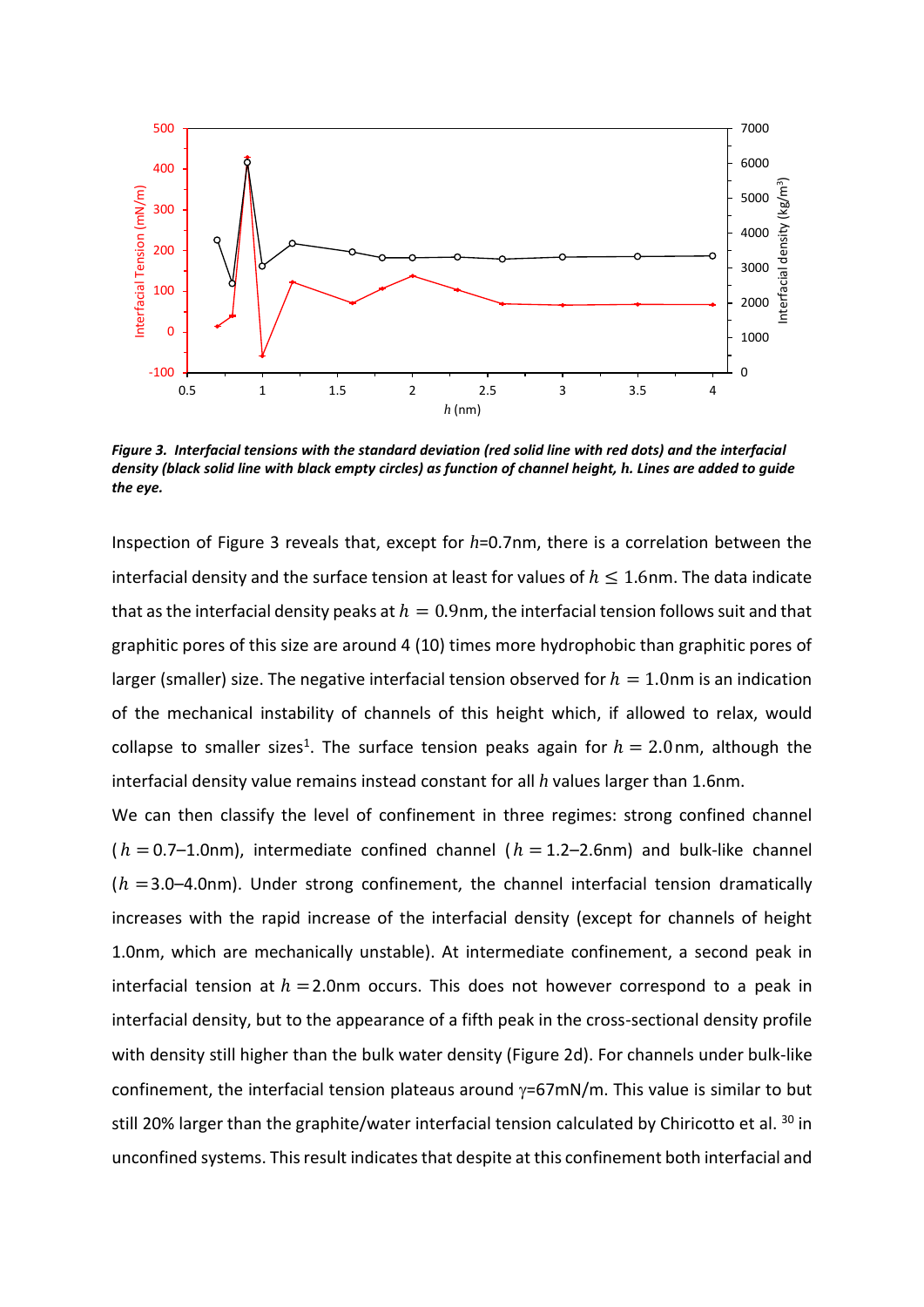effective densities plateau, bulk conditions have not been reached yet as also shown by the fact that effective densities are still below the bulk density value.

The oscillatory behaviour shown by the surface tension as a function of level of confinement as reported in Figure 3, is related to the value of the hydration pressures ( $P_{hyd}$ ) within the channel. To calculate  $P_{hyd}$  we calculate the average normal component of the pressure  $\overline{P_N}$ from the local stress profile as:

$$
\overline{P_N} = \frac{\sum_{i=1}^n -\sigma_{yy}(i)}{n} \tag{11}
$$

where the  $\sigma_{yy}$  is the component of the stress tensor normal to the plane of the graphitic sheets (i.e.yy),  $n$  is the number of bins along the whole simulation box, including both the water reservoirs and the channel (see Figure 1) in the *z* direction. A bin size of 0.1nm is used in the calculation. The hydrostatic pressure is then calculated as the difference between the normal pressure calculated inside the channel,  $\overline{P_N^C}$ , and that calculated in the reservoir,  $\overline{P_N^R}$ . For large channels, we expect the two pressures to be almost the same and  $P_{hvd} \approx 0$ , as confinement increases the two pressure values will differ and, based on the surface tension results, we expect an oscillatory behaviour. It is worth noticing here that the pressure in the reservoir is not the atmospheric pressure as one might expect but  $\overline{P_{N}^{R}}$  is around  $-100$ MPa due to the small size of the water reservoirs which extend in the *x* direction for 3nm. Despite this, the values of the surface tension (calculated as the integral of the difference of the normal and tangential pressure) are not affected. As expected, the value of hydration pressure oscillates as  $h$  changes, (Figure 4) and is negative (indicating channel collapsing) only for  $h$ =1.0nm for which  $\gamma$  is negative. For the other channel heights investigated here  $P_{hvd}$  is always positive with maxima for  $h = 0.9$ , 1.2 and 2nm as found for  $\gamma$ . This oscillatory behaviour is in agreement the results obtained by Striolo and co-workers<sup>68</sup> that calculated the solvation pressure in graphitic slit pores resembling the ones modelled here and by Calero and Franzese<sup>27</sup>, although in the latter case the pore is a small graphene-slit immersed in bulk water. In both cases these oscillations, which occur at slightly different channel heights due to the different surface/water interactions, method to calculate the pressure and simulation set up, occur in parallel with changes in the water layering structure in the pores.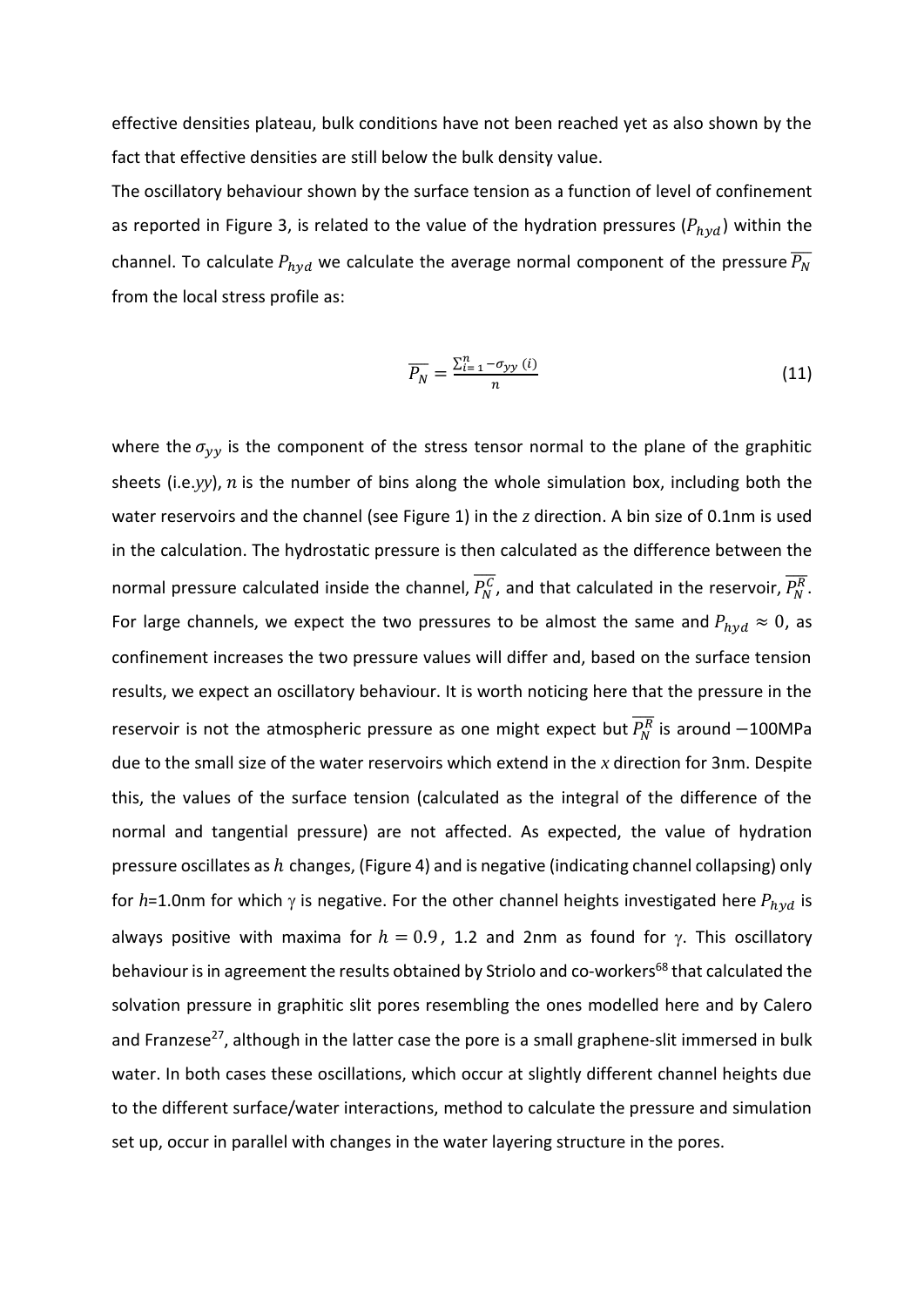

*Figure 4. Change in the hydration pressure as a function of channel heights, h.* 

#### *3.2 Slip length and friction coefficient*

Table 2 reports the values of the friction coefficients,  $\lambda$ , and slip lengths,  $L_s$ , for each channel height. For some of the channel sizes, the values of  $L_s$  calculated from  $\lambda$  via equation 5 (second column of Table 2) are compared with those obtained from the velocity profiles obtained from the NEMD simulations. This comparison is feasible only for the largest channels where the problem of the uncertainty related to the fitting procedure of the flat velocity profiles normally obtained from the NEMD simulations<sup>58,33,60</sup> can be overcome by using the constrained fitting procedure described in the methodology section. For channel heights smaller than 3.0nm, the velocity profiles calculated across the channel are too flat to be fitted (see Figure S1 (a) in the Supporting Information) and therefore for these cases the only EMD results are reported. The agreement between the data obtained with the two procedures is good and demonstrates the robustness of the EMD approach followed to calculate the friction coefficients also in the strong confinement regime.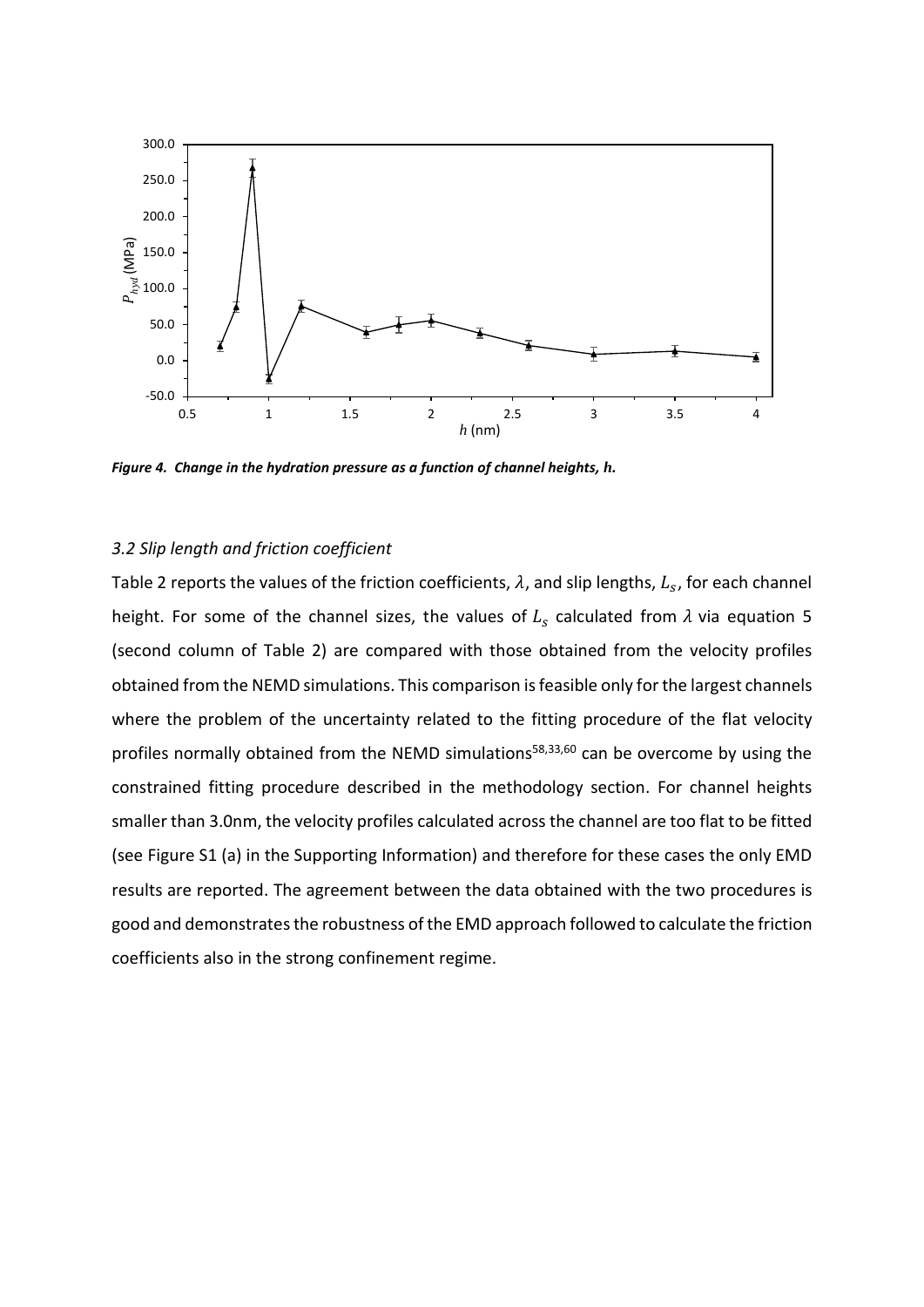| $\boldsymbol{h}$ | $L_S^{(EMD)}$  | $L_S^{(NEMD)}$ | λ                                                     |
|------------------|----------------|----------------|-------------------------------------------------------|
| (nm)             | (nm)           | (nm)           | $(1 \times 10^{4} \text{ N} \text{ s} \text{m}^{-3})$ |
| 0.7              | $52.7 \pm 3.3$ |                | $1.68 \pm 0.10$                                       |
| 0.8              | $70.2 \pm 2.4$ |                | $1.26 \pm 0.43$                                       |
| 0.9              | $27.5 \pm 3.2$ |                | $3.22 \pm 0.37$                                       |
| 1.0              | $38.9 \pm 3.9$ |                | $2.20 \pm 0.25$                                       |
| 1.2              | $47.5 \pm 7.1$ |                | $1.86 \pm 0.28$                                       |
| 1.6              | $55.9 \pm 8.8$ |                | $1.58 \pm 0.25$                                       |
| 1.8              | $50.9 \pm 4.1$ |                | $1.74 \pm 0.14$                                       |
| 2.0              | $51.1 \pm 5.2$ |                | $1.73 \pm 0.18$                                       |
| 2.3              | $48.2 \pm 4.6$ |                | $1.84 \pm 0.18$                                       |
| 2.6              | $49.0 \pm 7.0$ |                | $1.81 \pm 0.03$                                       |
| 3.0              | $46.2 \pm 7.0$ | $56.9 \pm 5.6$ | $1.92 \pm 0.29$                                       |
| 3.5              | $50.7 \pm 1.9$ | $50.6 \pm 7.5$ | $1.75 \pm 0.06$                                       |
| 4.0              | $50.1 \pm 1.1$ | $41.5 \pm 5.6$ | $1.77 \pm 0.40$                                       |

*Table 2 The EMD and the NEMD slip lengths and friction coefficients calculated for different channel heights, h.*

Under strong confinement, large oscillations of the slip length and the friction coefficient occur. The smallest slip length is for *h*=0.9nm, which is the pore size with largest friction coefficient and surface tension; the largest value is calculated for *h*=0.8nm corresponding to the smallest friction coefficient and low surface tension, although not the lowest which instead occurs for *h*=0.7nm. Figure 5 shows that, under strong confinement, the friction coefficient follows the same trend with *h* as the interfacial density.

As observed for the interfacial density, slip lengths and friction coefficients plateau for h>2.0nm, and the value they converged to agree with previous simulation data.<sup>22,33,71</sup> This behaviour is also mirrored by the structuring of the water within the channel.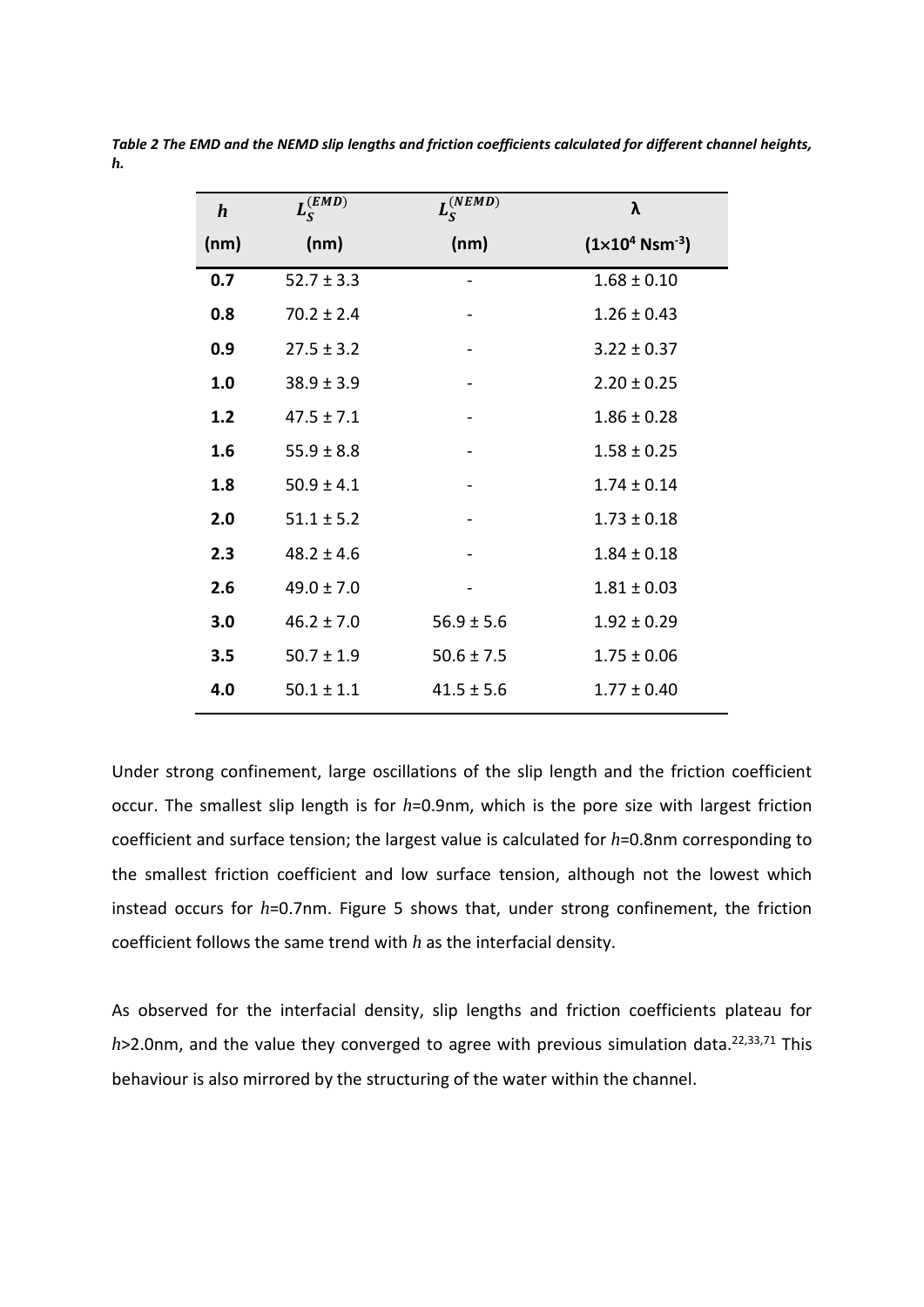

*Figure 5 (a). The friction coefficient (blue solid line with blue filled squares) with the standard deviation and the interfacial density (black solid line with black empty circles) against with the channel heights. (b) The slip length (black solid line with black filled diamonds) with the interfacial tension (red solid line with red dots) and associated standard deviation as a function of the channel heights.*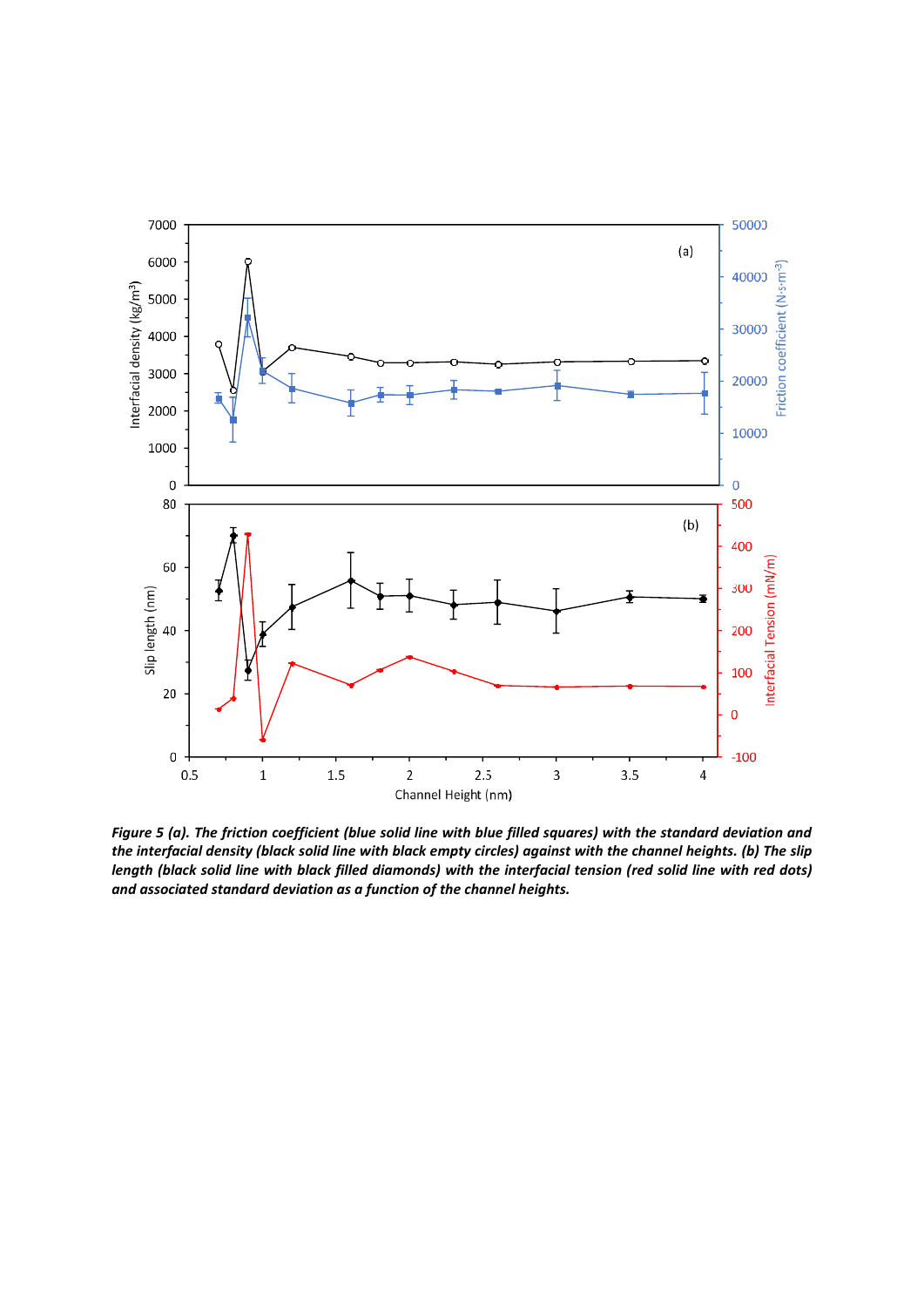### *3.3 Diffusion coefficient and HBN structural analysis*

The relation between slip length and surface tension is of fundamental importance to understand water flow in nanopores as both values enter into the Hagen-Poiseuille equation and its various modifications<sup>14</sup>. Here we want to highlight that our results are only in apparent disagreement with the relationship proposed by Huang et al<sup>72</sup> indicating that the slip length increases with the contact angle or in other words, increase with decreasing wettability. The argument used by Huang and co-authors to justify the relationship assumes that the diffusion coefficient of the fluid is constant (as it is in bulk). However, within the channel the in-plane lateral water self-diffusion coefficient (Figure 6) fluctuates as a function of the channel height following the same trend showed by the slip length (Figure 5b). The fastest diffusion is observed for the 0.7nm channel, while the slowest lateral diffusion coefficient is obtained for *h*=0.9nm and the second smallest value is obtained for the 1nm channel, result that agrees with the lateral diffusion coefficient calculated by Calero and Franzese<sup>27</sup>. The lateral selfdiffusion coefficient increases with decrease of the effective density under the strong confined regime and plateaus to the bulk TIP4P2005 value ( $2.4 \times 10^{-5}$  cm<sup>2</sup> s<sup>-1</sup>) for for  $h$ ≥1.2nm. All data of lateral self-diffusion coefficients are reported in Table 3.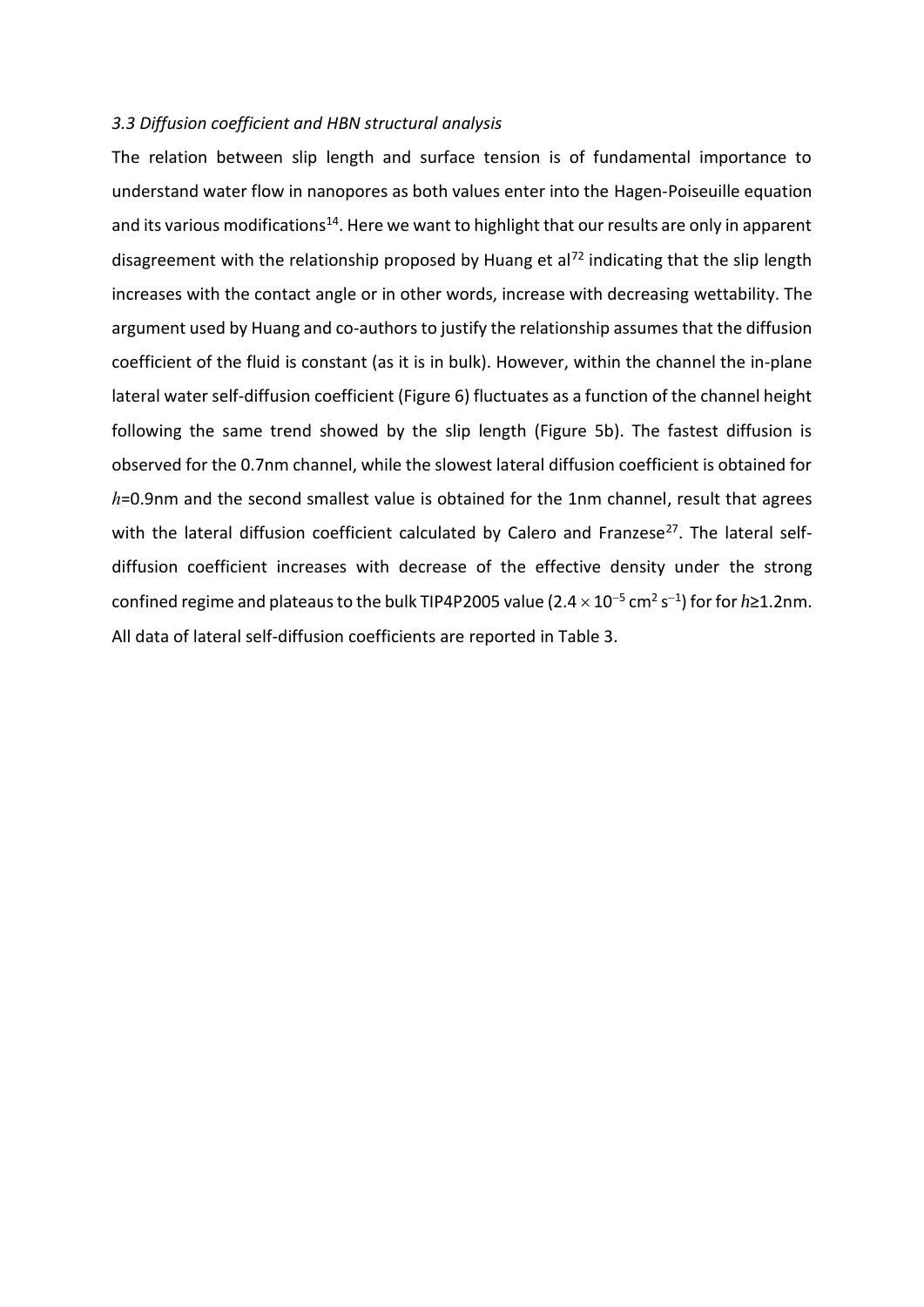| $\bm{h}$ | $\bm{D}_{\parallel}$                  |
|----------|---------------------------------------|
| (nm)     | $(1\times10^{-5}$ cm <sup>2</sup> /s) |
| 0.7      | $4.09 \pm 0.22$                       |
| 0.8      | $2.63 \pm 0.26$                       |
| 0.9      | $1.53 \pm 0.02$                       |
| 1.0      | $1.78 \pm 0.02$                       |
| 1.2      | $2.25 \pm 0.17$                       |
| 1.6      | $2.33 \pm 0.10$                       |
| 1.8      | $2.31 \pm 0.06$                       |
| 2.0      | $2.37 \pm 0.03$                       |
| 2.3      | $2.24 \pm 0.08$                       |
| 2.6      | $2.33 \pm 0.01$                       |
| 3.0      | $2.24 \pm 0.04$                       |
| 3.5      | $2.37 \pm 0.11$                       |
| 4.0      | $2.26 \pm 0.03$                       |

*Table 3 The lateral self-diffusion coefficient calculated for different channel heights, h.* 



*Figure 6. The lateral self-diffusion coefficient (green solid line with green filled triangles) and the effective density (black solid line with black filled circles) against with the channel heights.*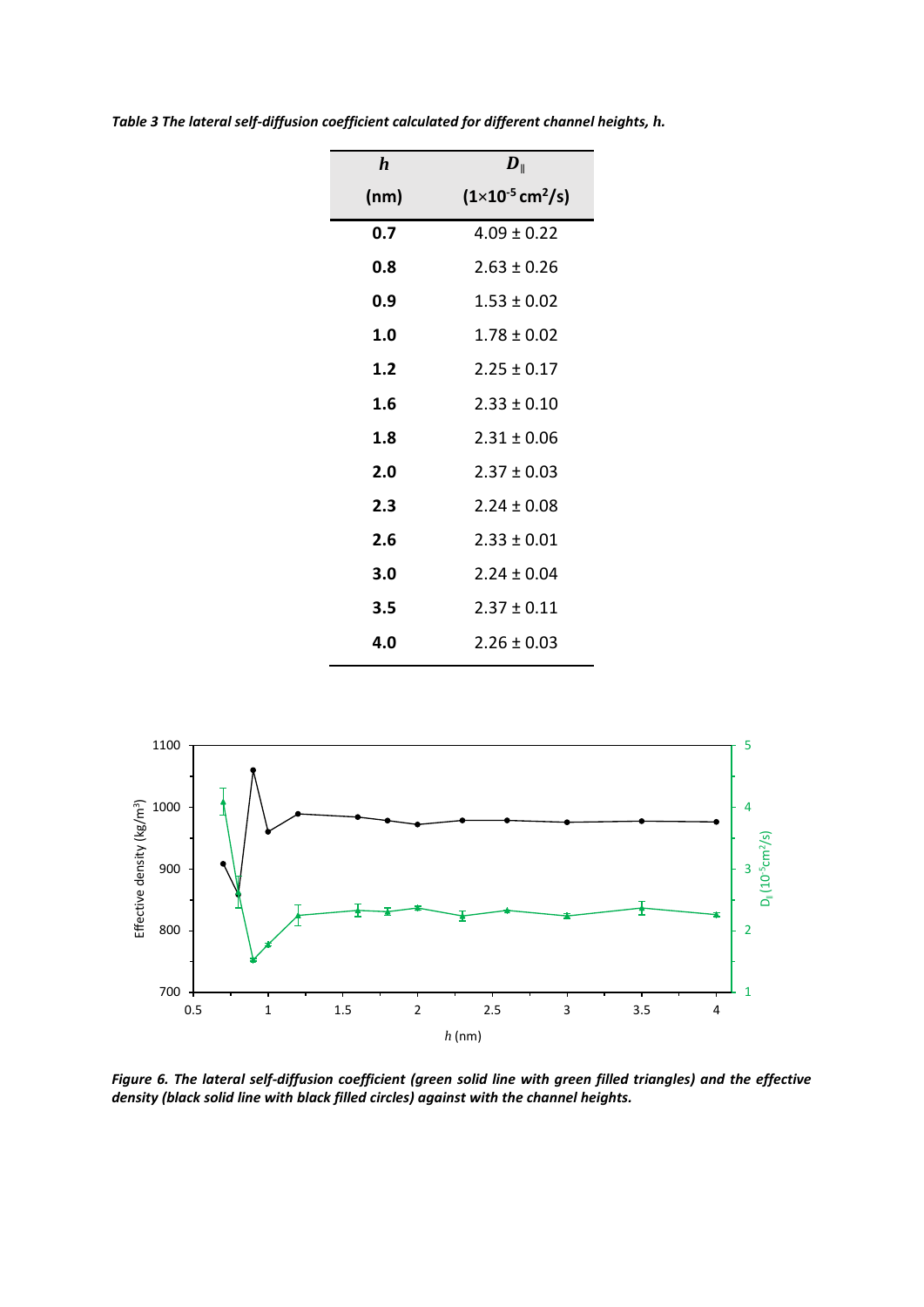In the strongly confined channels containing discrete water layers, the in-plane water structure at the interface is well characterized by the two-dimensional radial distribution function (2D RDF) between the oxygen atoms calculated as $37$ 

$$
g_{II}(r_{xz}) = \frac{1}{2\pi\rho y r_{xz} \delta r} \sum_{n=0}^{b} \sum_{i \neq j} (H(n\delta r - r_{xz}) - H((n+1)\delta r - r_{xz}))
$$
  
 
$$
H(x) = \begin{cases} 1 & x > 0 \\ 0 & x \leq 0 \end{cases}
$$
 (12)

where the *ρ* and  $r_{xz}$  are the density of oxygen atoms and the distance of *i* and *j* oxygen atoms in the *x*z-plane, respectively, *b* is the number of bins and H is the Heaviside step function. In Figure 7 we report the oxygen-oxygen 2D-RDFs calculated for only the first interfacial water layer adjacent to the graphitic surface. The plots (Figure 7) show that the 2D structure of the first interfacial layer of water is different under the strong confinement (*h*=0.7–1.0nm) compared to larger channels for which the RDFs are all very similar (Figure S3 in the SI). In particular, the plots indicate that in the narrowest channels the water molecules are more packed (first peak of the RDF is sharper) with the exception of the *h*=0.8nm channel, which shows the smallest interfacial density. To understand better the structural transition occurring around *h*=1.0nm, we performed a HBN (Hydrogen Bond Network) analysis of the confined water.



*Figure 7. The oxygen-oxygen 2D RDFs, gII(r), calculated for channel heights between 0.7 and 1.0nm and (for comparison) for h=1.2nm.*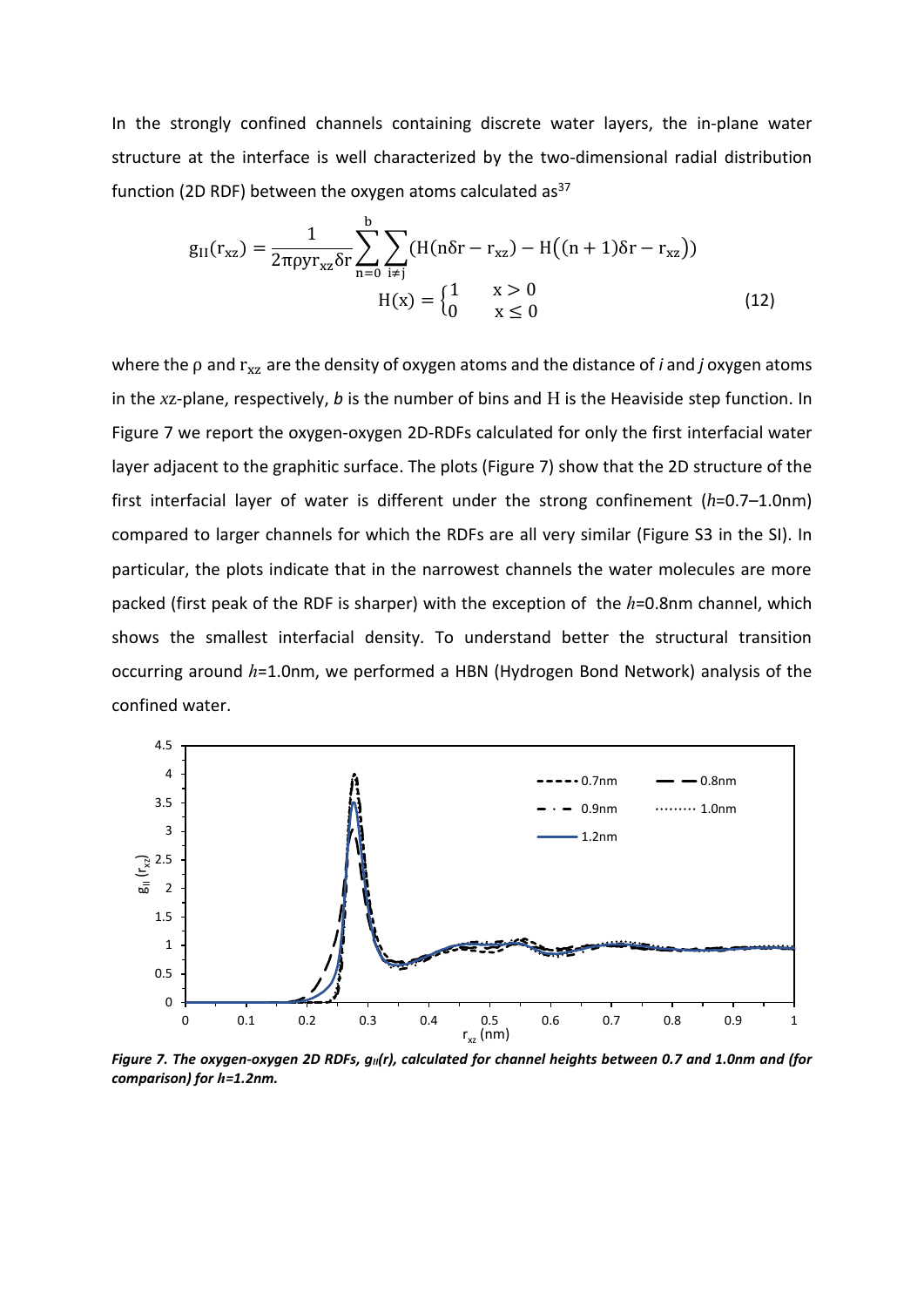In figure 8 (a) we report the distribution of HBN rings as a function of the degree of confinement. In the strongly confined regime (*h*<1.0nm) we can observe that the ring distribution strongly deviates from that typical of bulk water, in agreement with the behaviour of the interfacial tension. It is interesting to notice that while in bulk conditions longer rings (n>8) account for higher density<sup>63,73</sup>, under confinement the high interfacial density is associated to very low number of longer rings and high number of shorter rings. In particular, we observe a strong contribution of square rings. Squared rings are stiff configurations that increase the spread of three body bond angles and are hard to anneal<sup>74</sup>. Moving towards lower confinements, we observe that the case *h*=0.9nm shows a bimodal distribution with a peak at n=4 and a peak at n=6. This bimodal distribution is remarkable, signalling a topological phase transition between a quasi-2D network characterizing strong confinements (*h*<0.9nm) to a full 3D network of lower confinements (*h*>0.9nm). This transition involves a massive rearrangement of the network, with the sudden increase, with respect to *h*<0.9nm, of n=6 and n=7 and a corresponding reduction of n=4. This transition occurs because the density peak corresponding to *h*=0.9nm is large enough to accommodate water molecules sitting in an intermediate configuration between a quasi-2D system and a 3D system. Thus, the lower lateral diffusivity observed for *h*=0.9nm is caused by the opening of the third dimension which allows water molecules to diffuse also perpendicularly to the surface. Calculating the mean-squared displacement (MSD) of the water molecules perpendicular to the graphite plane, Figure S4 in the SI, we notice that for *h*<0.9nm the water molecules motion is restricted in the *xz* plane but as the channel height increases, water starts to move also in the third dimension. Upon further increasing of the distance between the plates, the main density peak spreads further and can accommodate more water molecules and transitions towards a full 3D network. For  $h=1.0$ nm the P(n) shows a reduction of n=4 and an increase in n=5, causing the disappearance of the bimodality observed for *h*=0.9nm. Upon further increasing the distance between the surfaces, we observe a convergence of the network topology towards values similar to those of bulk water $63$ , with an increase of longer rings (n>8) signalling the ability of water molecules to arrange in the third dimension. Considering that the topology of the HBN affects the configurational entropy  $S_c^{62}$ , we estimate the contribution of  $S_c$  as follows:

$$
\frac{S_c}{k_B} = \sum_{i=3}^{12} p_i \ln p_i \qquad (13)
$$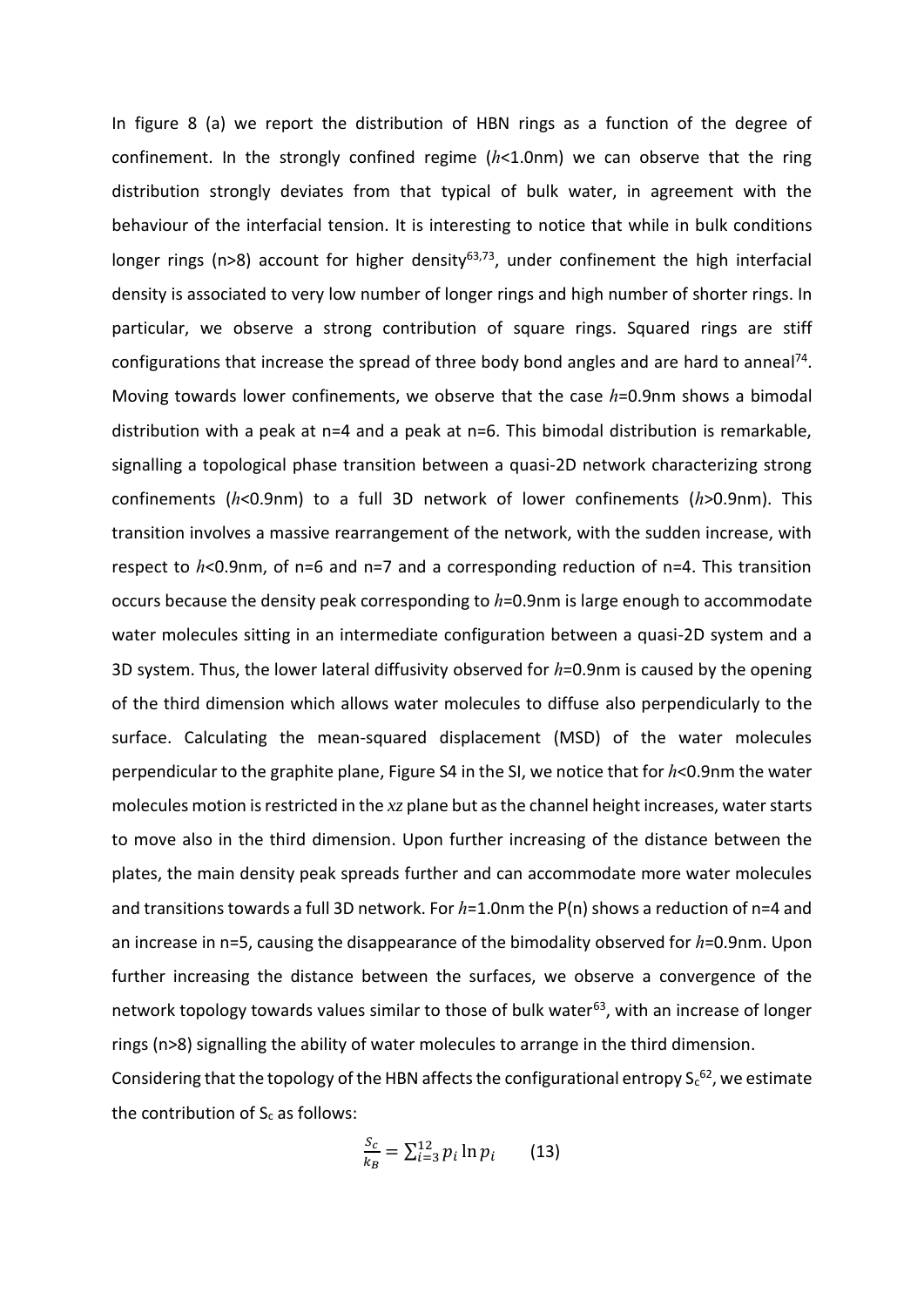where the sum runs over all computed rings lengths and  $p_i$  represents how many times a given ring occurs and  $k_B$  is the Boltzmann constant.

In figure 8 (b) we report the profile of  $S_c$  as a function of the confinement. It is worthy to remark, at this point, that Franzese et al. have shown that the transition from a 2D to a 3D system is driven by enthalpy in a system composed by two graphene flakes solvated in water<sup>27</sup>. With respect to Franzese et al<sup>27</sup>, in this work we have direct access to the spatial arrangement of the HBN. As shown in figure 8 (b), in correspondence with the 2D-to-3D transition occurring at  $h$ =0.9nm, we observe a sudden jump in  $S_c$ , suggesting that this topological transition is entropic in nature and further proving that this level of confinement allows the network to explore a third dimension otherwise inaccessible at lower confinements.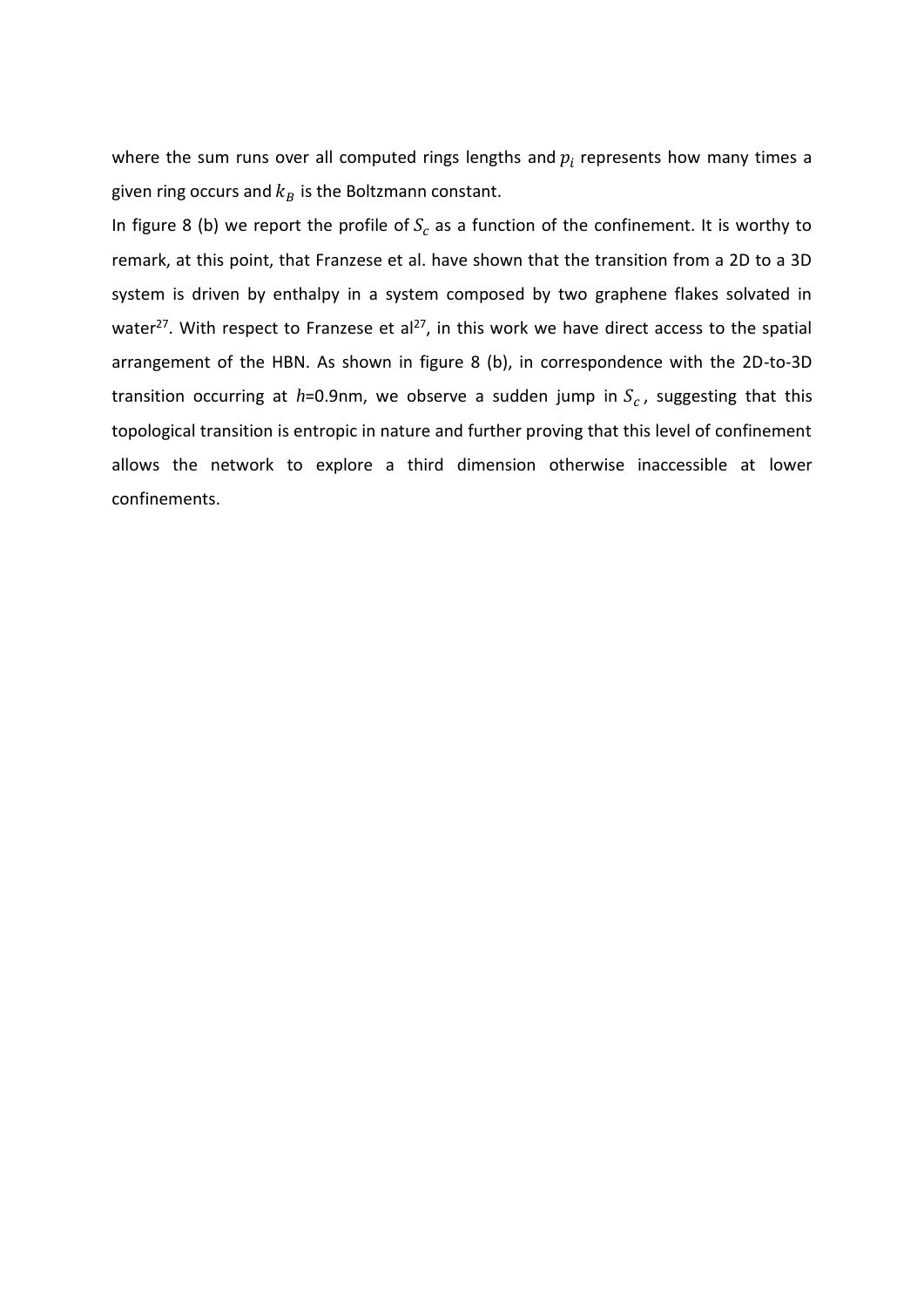

*Figure 8 (a). The distribution of rings (n) as a function of the degree of confinement (h=0.7-2.3nm). (b) The configurational entropy Sc as a function of the confinement.*

# **4. Conclusions**

In summary, we conducted molecular dynamics simulations on a number of rigid graphite slits characterised by different heights (*h*) to investigate whether the graphite wettability changes as a function of the degree of confinement. In our simulations, we do not impose any density within the slits, which are filled by the water of the reservoirs they are in contact with. To assess the change in wettability and its impact on the flow properties, we calculated both the solid/liquid interfacial tension and friction coefficients from which we obtained the slip lengths. Our calculations show that large oscillations in the value of all these interfacial properties occur at strong and intermediate confinements and peak at *h*=0.9nm when the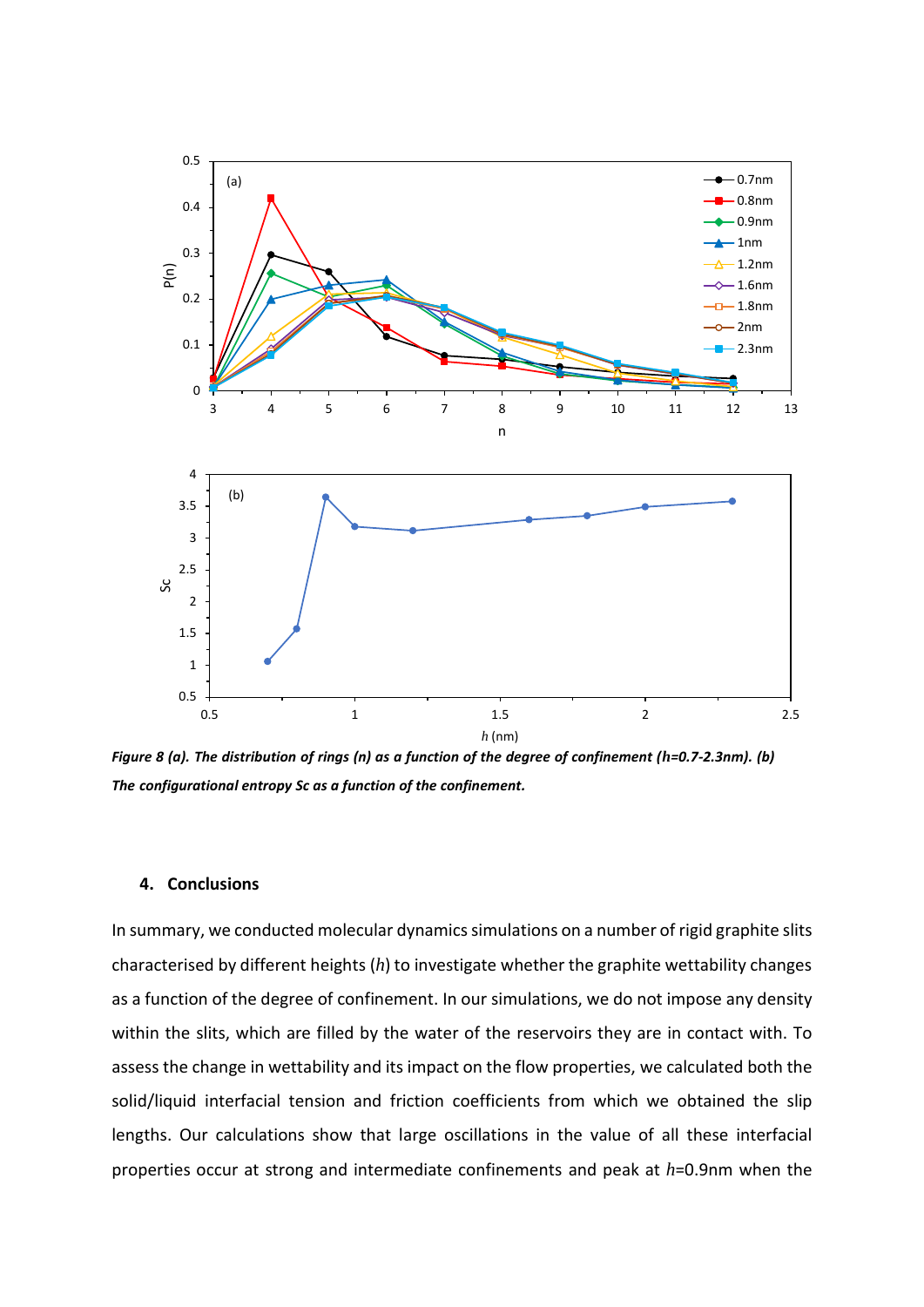surface becomes super-hydrophobic. For larger confinements, all the properties converge to constant values. The friction coefficients (and slip lengths) plateau to the bulk value for interlayer distance larger than 2.0nm, however the surface tension values oscillate until larger confinement levels and converge only for interlayer distance larger than 2.6nm. We found that, under strong confinement, the value of the interfacial tension is correlated to that of the interfacial density and that, for all confinements, the number of water layers formed in the channel affects its value. The surface acquires its highest surface tension when the water molecules in the slit form two distinct layers (channel height 0.9nm), and again when a third layer (channel height 1.2nm) and a fifth layer (channel height 2nm) appear. For these three channel heights the averaged normal pressure within the slit is at its highest. The friction coefficient (and slip length) also reaches its highest (lowest) value at these confinement levels but  $\gamma$  (and  $\lambda$ ) reaches the bulk value for *h*=2.0nm. During the structural analysis, we concluded that the water structure is different under strong confinement compared to the larger channel heights. In particular, the structural analysis of the hydrogen bond network of the interfacial layer clarifies what happens at the interlayer distance of 0.9nm, which seems to be a key geometrical parameter at which interfacial tension, friction and slip length show the most remarkable difference compared to bulk. The analysis shows that at this degree of confinement a transition (of first order) from a 2D to a 3D network geometry takes place and the entropy of the hydrogen bond network suddenly increases, the lateral diffusivity decreases, and the water molecules start to flip from one layer to the other.

This oscillatory behaviour in interfacial tension, the friction, and the slip length under confinement can be used to develop more reliable macroscopic models to predict water flux in nanochannel and shed light on the wettability of the solid surfaces under nanoconfinement.

# **Acknowledgements**

The authors would also like to acknowledge the assistance given by IT Services and the use of the Computational Shared Facility at the University of Manchester. The authors would also like to thank Dr Chris D. Williams, Dr. Gerardo Villabona-campos and Dr. Carlos Avendaño for useful discussions. MC, JDE and PC thank the European Union's Horizon 2020 research and innovation programme project VIMMP under Grant Agreement No. 760907.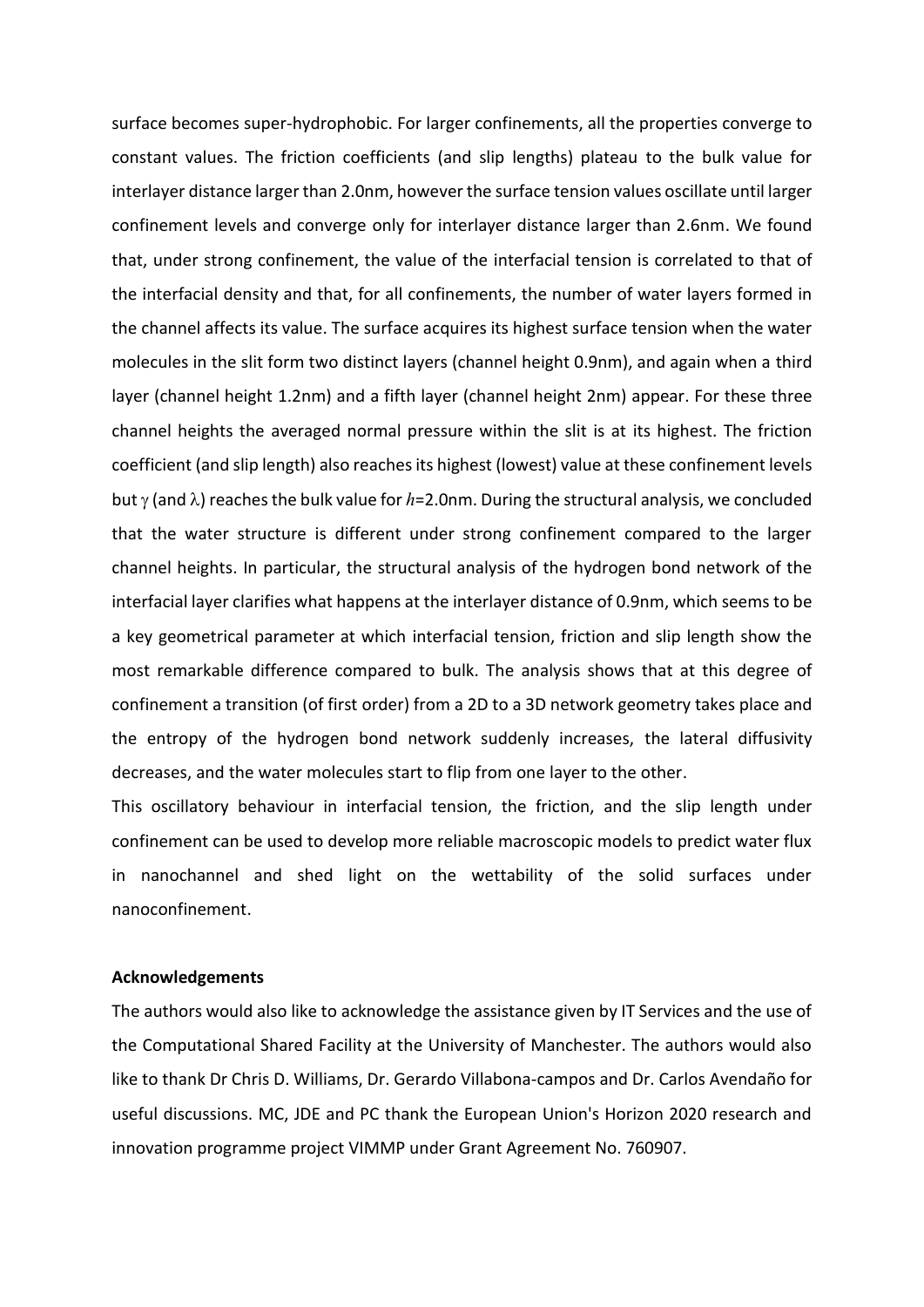# **Author Contributions:**

# **ORCID**

Zixuan Wei: 0000-0002-8854-279X Mara Chiricotto: 0000-0003-1609-5254 Joshua D. Elliott: 0000-0002-0729-246X Fausto Martelli: 0000-0002-5350-8225 Paola Carbone: 0000-0001-9927-8376

# **Competing Interests**

The authors have no competing financial interests.

# **Materials and Correspondence**

Supporting information including figures.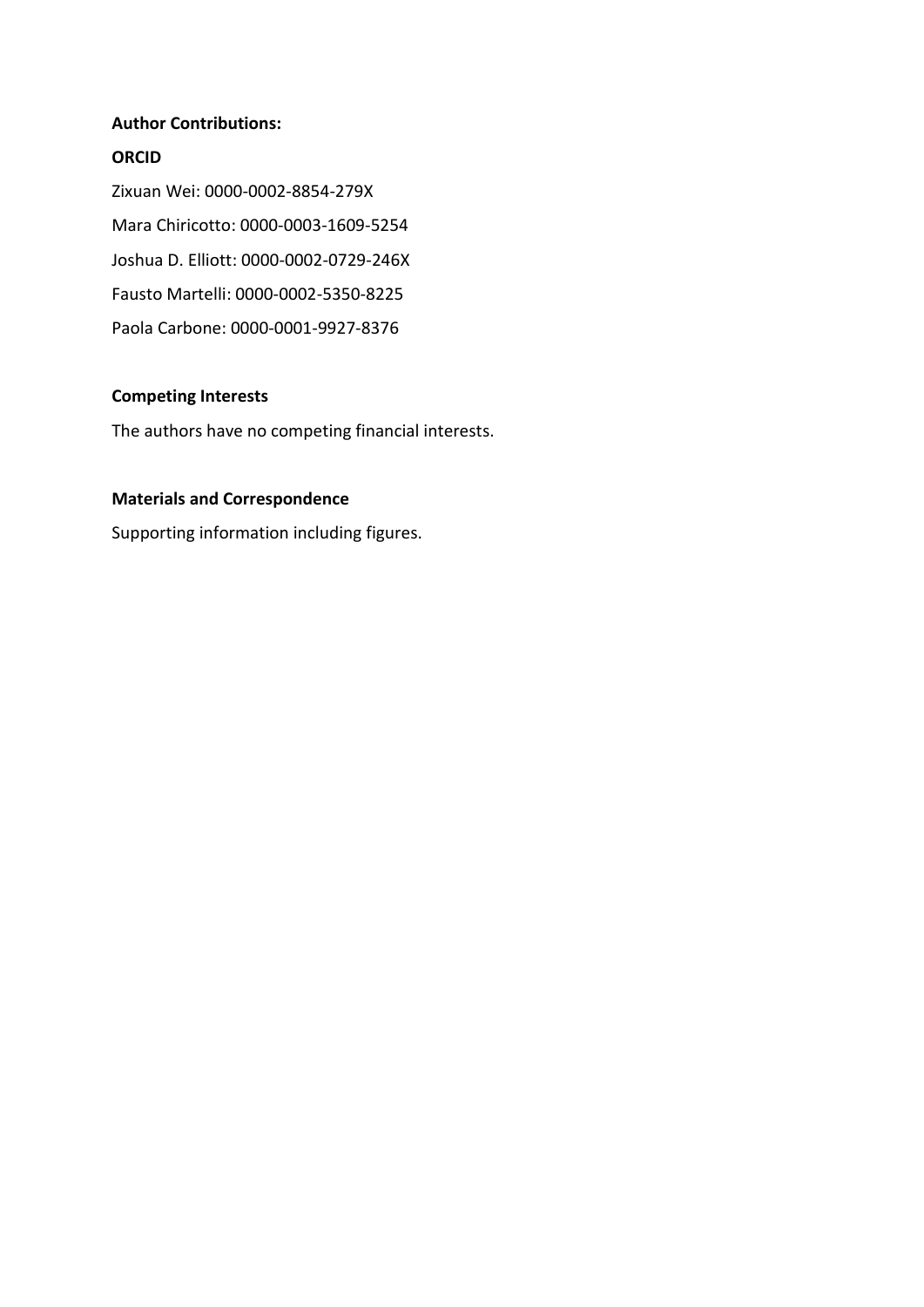#### **References**

- 1. Williams, C. D., Wei, Z., Shaharudin, M. R. bin & Carbone, P. A molecular simulation study into the stability of hydrated graphene nanochannels used in nanofluidics devices. *Nanoscale* **14**, 3467–3479 (2022).
- 2. Cohen-Tanugi, D. & Grossman, J. C. Water desalination across nanoporous graphene. *Nano Lett.* **12**, 3602–3608 (2012).
- 3. Thiel, G. P. Salty solutions. *Phys. Today* **68**, 66–67 (2015).
- 4. Bo, Z. *et al.* Molecular Insights into Aqueous NaCl Electrolytes Confined within Vertically-oriented Graphenes. *Sci. Rep.* **5**, 1–11 (2015).
- 5. Liu, A. T. *et al.* Direct Electricity Generation Mediated by Molecular Interactions with Low Dimensional Carbon Materials—A Mechanistic Perspective. *Adv. Energy Mater.* **8**, 1–34 (2018).
- 6. Bampoulis, P., Sotthewes, K., Dollekamp, E. & Poelsema, B. Water confined in two-dimensions: Fundamentals and applications. *Surf. Sci. Rep.* **73**, 233–264 (2018).
- 7. Toney, M. F. *et al.* Voltage-dependent ordering of water molecules at an electrode-electrolyte interface. *Nature* **368**, 444–446 (1994).
- 8. Loche, P., Ayaz, C., Wolde-Kidan, A., Schlaich, A. & Netz, R. R. Universal and Nonuniversal Aspects of Electrostatics in Aqueous Nanoconfinement. *J. Phys. Chem. B* **124**, 4365–4371 (2020).
- 9. Algara-Siller, G. *et al.* Square ice in graphene nanocapillaries. *Nature* **519**, 443–445 (2015).
- 10. Mashl, R. J., Joseph, S., Aluru, N. R. & Jakobsson, E. Anomalously immobilized water: A new water phase induced by confinement in nanotubes. *Nano Lett.* **3**, 589–592 (2003).
- 11. Liu, Y., Wang, Q., Zhang, L. & Wu, T. Dynamics and density profile of water in nanotubes as onedimensional fluid. *Langmuir* **21**, 12025–12030 (2005).
- 12. Krott, L. B., Bordin, J. R. & Barbosa, M. C. New structural anomaly induced by nanoconfinement. *J. Phys. Chem. B* **119**, 291–300 (2015).
- 13. Ma, M. *et al.* Water transport inside carbon nanotubes mediated by phonon-induced oscillating friction. *Nat. Nanotechnol.* **10**, 692–695 (2015).
- 14. Wu, K. *et al.* Wettability effect on nanoconfined water flow. *Proc. Natl. Acad. Sci. U. S. A.* 114 (13) 3358-3363. (2017).
- 15. Majumder M, Chopra N, Andrews R, Hinds BJ Nanoscale hydrodynamics: enhanced flow in carbon nanotubes. Nature 438(7064):44.15 (2005).
- 16. Holt, J. K. *et al.* Fast Mass Transport Through Sub-2-Nanometer Carbon Nanotubes. Science **312**, 1034– 1038 (2006).
- 17. Whitby, M., Cagnon, L., Thanou, M. & Quirke, N. Enhanced fluid flow through nanoscale carbon pipes. *Nano Lett.* **8**, 2632–2637 (2008).
- 18. Radha, B. *et al.* Molecular transport through capillaries made with atomic-scale precision. *Nature* **538**, 222–225 (2016).
- 19. Mouterde, T. *et al.* Molecular streaming and its voltage control in ångström-scale channels. *Nature*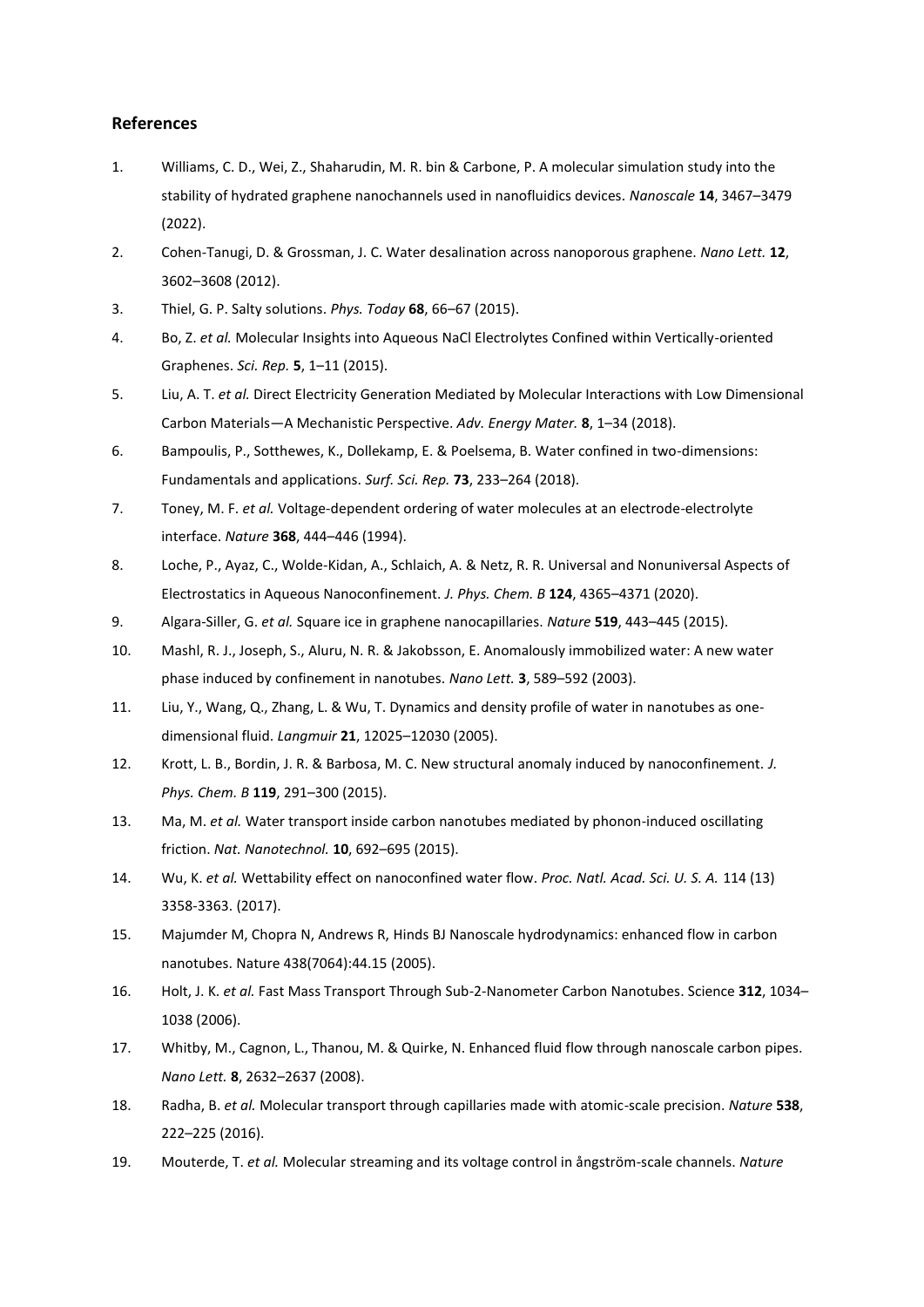**567**, 87–90 (2019).

- 20. Neek-Amal, M., Peeters, F. M., Grigorieva, I. V. & Geim, A. K. Commensurability Effects in Viscosity of Nanoconfined Water. *ACS Nano* **10**, 3685–3692 (2016).
- 21. Wagemann, E., Misra, S., Das, S. & Mitra, S. K. Quantifying Water Friction in Misaligned Graphene Channels under Ångström Confinements. *ACS Appl. Mater. Interfaces* **12**, 35757–35764 (2020).
- 22. Priezjev, N. V. Relationship between induced fluid structure and boundary slip in nanoscale polymer films. *Phys. Rev. E - Stat. Nonlinear, Soft Matter Phys.* **82**, (2010).
- 23. Wu, Y. & Aluru, N. R. Graphitic carbon-water nonbonded interaction parameters. *J. Phys. Chem. B* **117**, 8802–8813 (2013).
- 24. Leoni, F., Calero, C. & Franzese, G. Nanoconfined Fluids: Uniqueness of Water Compared to Other Liquids. *ACS Nano* **15**, 19864–19876 (2021).
- 25. Giovambattista, N., Rossky, P. J. & Debenedetti, P. G. Effect of pressure on the phase behavior and structure of water confined between nanoscale hydrophobic and hydrophilic plates. *Phys. Rev. E - Stat. Nonlinear, Soft Matter Phys.* **73**, 1–14 (2006).
- 26. Wu, M., Wei, W., Liu, X., Liu, K. & Li, S. Structure and dynamic properties of stretched water in graphene nanochannels by molecular dynamics simulation: Effects of stretching extent. *Phys. Chem. Chem. Phys.* **21**, 19163–19171 (2019).
- 27. Calero, C. & Franzese, G. Water under extreme confinement in graphene: Oscillatory dynamics, structure, and hydration pressure explained as a function of the confinement width. *J. Mol. Liq.* **317**, 114027 (2020).
- 28. Chiricotto, M., Giunta, G., Karimi-Varzaneh, H. A. & Carbone, P. Calculation of the work of adhesion of polyisoprene on graphite by molecular dynamics simulations. *Soft Mater.* **18**, 140–149 (2020).
- 29. Tielrooij, K. J., Paparo, D., Piatkowski, L., Bakker, H. J. & Bonn, M. Dielectric relaxation dynamics of water in model membranes probed by terahertz spectroscopy. *Biophys. J.* **97**, 2484–2492 (2009).
- 30. Chiricotto, M., Martelli, F., Giunta, G. & Carbone, P. Role of Long-Range Electrostatic Interactions and Local Topology of the Hydrogen Bond Network in the Wettability of Fully and Partially Wetted Single and Multilayer Graphene. *J. Phys. Chem. C* **125**, 6367–6377 (2021).
- 31. Sgouros, A. P. *et al.* Molecular Simulations of Free and Graphite Capped Polyethylene Films: Estimation of the Interfacial Free Energies. *Macromolecules* **50**, 8827–8844 (2017).
- 32. Bocquet, L. & Barrat, J. L. Flow boundary conditions from nano- to micro-scales. *Soft Matter* **3**, 685– 693 (2007).
- 33. Kumar Kannam, S., Todd, B. D., Hansen, J. S. & Daivis, P. J. Slip length of water on graphene: Limitations of non-equilibrium molecular dynamics simulations. *J. Chem. Phys.* **136**, 024705 (2012).
- 34. Abascal, J. L. F. & Vega, C. A general purpose model for the condensed phases of water: TIP4P/2005. *J. Chem. Phys.* **123**, 1–12 (2005).
- 35. Ghoufi, A., Malfreyt, P. & Tildesley, D. J. Computer modelling of the surface tension of the gas-liquid and liquid-liquid interface. *Chem. Soc. Rev.* **45**, 1387–1409 (2016).
- 36. Ghoufi, A., Goujon, F., Lachet, V. & Malfreyt, P. Surface tension of water and acid gases from Monte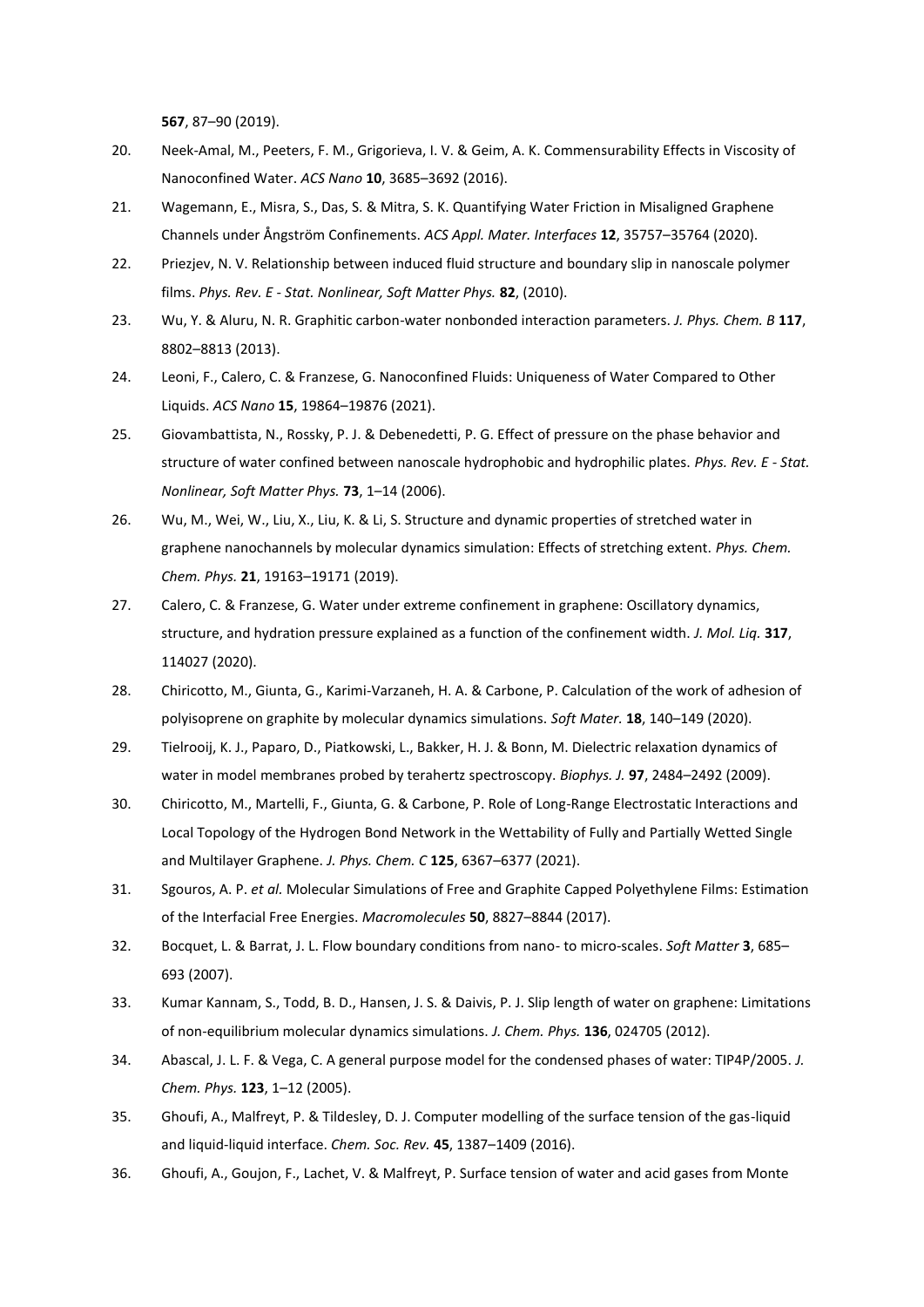Carlo simulations. *J. Chem. Phys.* **128**, (2008).

- 37. Dix, J., Lue, L. & Carbone, P. Why different water models predict different structures under 2D confinement. *J. Comput. Chem.* **39**, 2051–2059 (2018).
- 38. Zaragoza, A. *et al.* Molecular dynamics study of nanoconfined TIP4P/2005 water: How confinement and temperature affect diffusion and viscosity. *Phys. Chem. Chem. Phys.* **21**, 13653–13667 (2019).
- 39. Suraj, K., Goswami, A. & Singh, J. K. Salt-Water System under Diamond Confinement. *J. Phys. Chem. C* **125**, 22283–22294 (2021).
- 40. Cornell. *et al.* A Second Generation Force Field for the Simulation of Proteins, Nucleic Acids, and Organic Molecules. *J. Am. Chem. Soc.* **117**, 5179–5197 (1995).
- 41. Dreher, T. *et al.* Calculation of the interfacial tension of the graphene-water interaction by molecular simulations. *J. Chem. Phys.* **150**, (2019).
- 42. Van Engers, C. D. *et al.* Direct measurement of the surface energy of graphene. *Nano Lett.* **17**, 3815– 3821 (2017).
- 43. Belyaeva, L. A., van Deursen, P. M. G., Barbetsea, K. I. & Schneider, G. F. Hydrophilicity of Graphene in Water through Transparency to Polar and Dispersive Interactions. *Adv. Mater.* **30**, (2018).
- 44. Kozbial, A., Trouba, C., Liu, H. & Li, L. Characterization of the intrinsic water wettability of graphite using contact angle measurements: Effect of defects on static and dynamic contact angles. *Langmuir* **33**, 959–967 (2017).
- 45. Ondarçuhu, T. *et al.* Wettability of partially suspended graphene. *Sci. Rep.* **6**, 1–9 (2016).
- 46. Victor, R. Berendsen and Nose-Hoover thermostats Temperature in MD at constant Temperature NVT ensemble (2007).
- 47. Lindahl., Abraham., Hess., van der Spoel. *et.al.* GROMACS development team. *GROMACS Doc. Release* (2019).
- 48. Kirkwood, J. G. & Buff, F. P. The statistical mechanical theory of surface tension. *J. Chem. Phys.* **17**, 338–343 (1949).
- 49. Duque, D. & Vega, L. F. Some issues on the calculation of interfacial properties by molecular simulation. *J. Chem. Phys.* **121**, 8611–8617 (2004).
- 50. Dreher, T. *et al.* Calculation of a solid/liquid surface tension: A methodological study. *J. Chem. Phys.* **148**, (2018).
- 51. Sell, P. ‐J & Neumann, A. W. The Surface Tension of Solids. *Angew. Chemie Int. Ed. English* **5**, 299–307 (1966).
- 52. Irving, J. & Kirkwood, J. G. Transport Processes . IV . The Statistical Mechanical Theory of Transport Processes. IV. The Equations of Hydrodynamics. *J. Chem. Phys.* **18**, 817 (1950).
- 53. Torres-Sánchez, A., Vanegas, J. M. & Arroyo, M. Geometric derivation of the microscopic stress: A covariant central force decomposition. *J. Mech. Phys. Solids* **93**, 224–239 (2016).
- 54. Kannam, S. K., Todd, B. D., Hansen, J. S. & Daivis, P. J. Slip flow in graphene nanochannels. *J. Chem. Phys.* **135**, (2011).
- 55. Navier, C. L. Memoire sur les lois du mouvement des fluides. *Biography*. (2003).